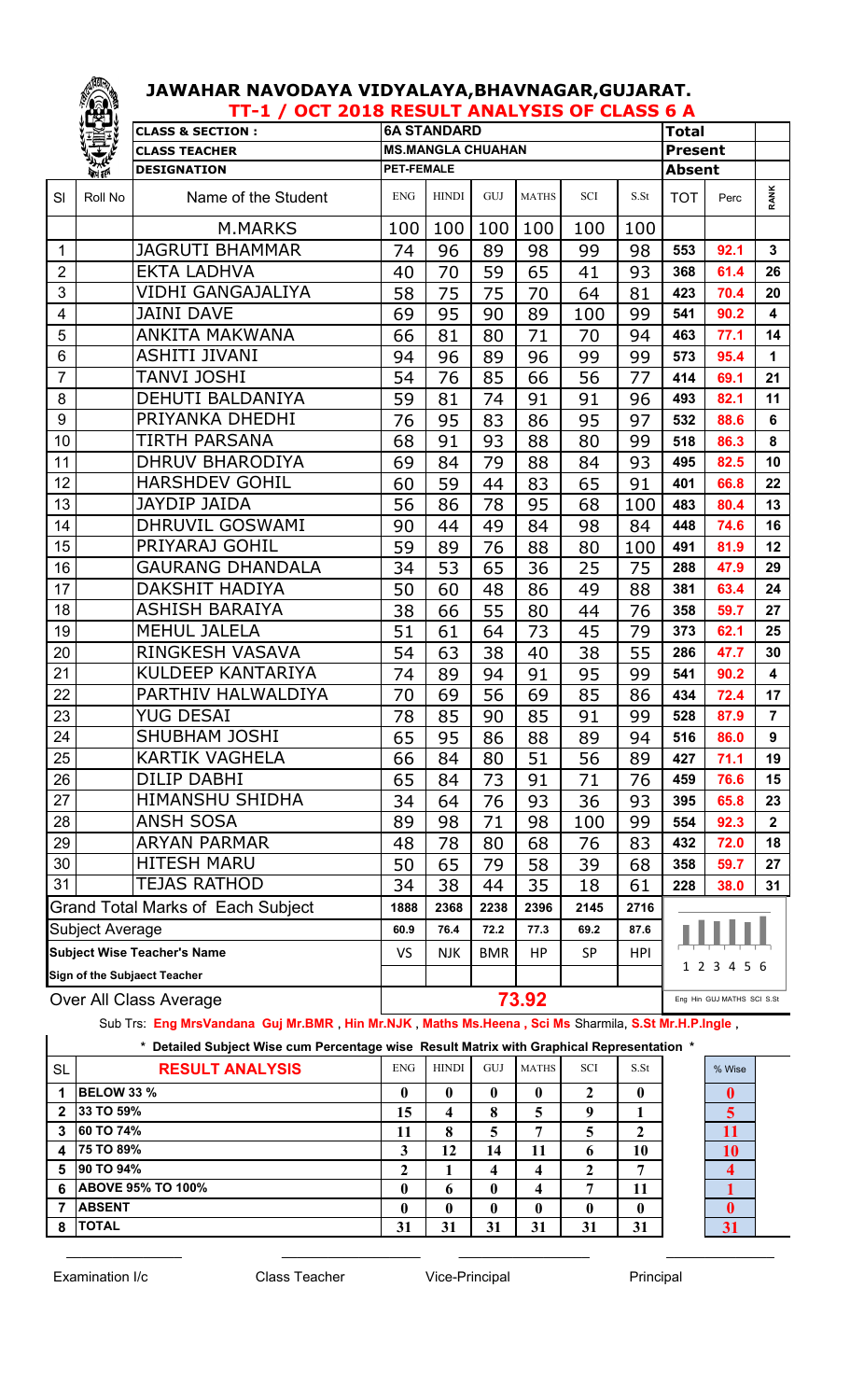|         | JΑ |
|---------|----|
|         | Δ  |
|         |    |
| 大学      | ES |
| Roll No |    |

| RA HOLLY DAY<br>JAWAHAR NAVODAYA VIDYALAYA,BHAVNAGAR,GUJARAT.<br>ನಿ |             |                                              |                 |                       |     |              |     |      |                |      |              |
|---------------------------------------------------------------------|-------------|----------------------------------------------|-----------------|-----------------------|-----|--------------|-----|------|----------------|------|--------------|
|                                                                     |             | TT-1 / OCT 2018 RESULT ANALYSIS OF CLASS 6 B |                 |                       |     |              |     |      |                |      |              |
|                                                                     |             | <b>CLASS &amp; SECTION:</b>                  |                 | <b>6B STANDARD</b>    |     |              |     |      | <b>Total</b>   |      |              |
|                                                                     |             | <b>CLASS TEACHER</b>                         |                 | <b>MR.J.A.MAKWANA</b> |     |              |     |      | <b>Present</b> |      |              |
|                                                                     | <b>VITE</b> | <b>DESIGNATION</b>                           | <b>LIBRIRAN</b> |                       |     |              |     |      | <b>Absent</b>  |      |              |
| SI                                                                  | Roll No     | Name of the Student                          | <b>ENG</b>      | <b>HINDI</b>          | GUJ | <b>MATHS</b> | SCI | S.St | <b>TOT</b>     | Perc | RANK         |
|                                                                     |             | M.MARKS                                      | 100             | 100                   | 100 | 100          | 100 | 100  |                |      |              |
| $\mathbf{1}$                                                        |             | <b>KRUPALI CHAUHAN</b>                       | 69              | 78                    | 86  | 79           | 98  | 86   | 495            | 82.5 | 11           |
| $\overline{2}$                                                      |             | SHRUSTI SOLANKI                              | 90              | 98                    | 95  | 96           | 99  | 94   | 571            | 95.2 | $\mathbf{1}$ |
| 3                                                                   |             | <b>KRUTI HANHAD</b>                          | 68              | 85                    | 76  | 78           | 83  | 91   | 480            | 80.0 | 13           |
| $\overline{\mathbf{4}}$                                             |             | NISHTHA BARAIYA                              | 63              | 76                    | 80  | 79           | 88  | 93   | 478            | 79.6 | 15           |
| 5                                                                   |             | <b>DEVANGI PARMAR</b>                        | 36              | 69                    | 69  | 58           | 43  | 86   | 360            | 60.0 | 28           |
| $\,6$                                                               |             | <b>NAMRATA LADUMOR</b>                       | 38              | 39                    | 40  | 35           | 35  | 46   | 233            | 38.8 | 32           |
| $\overline{7}$                                                      |             | <b>VISHWA RATHOD</b>                         | 78              | 89                    | 88  | 88           | 99  | 100  | 540            | 90.0 | 3            |
| 8                                                                   |             | <b>TANVI JETWA</b>                           | 66              | 86                    | 83  | 93           | 85  | 89   | 502            | 83.6 | 10           |
| 9                                                                   |             | <b>KAUSHIK DHAPA</b>                         | 68              | 84                    | 93  | 96           | 81  | 94   | 515            | 85.8 | 8            |
| 10                                                                  |             | <b>BHAVDIP MOBH</b>                          | 40              | 85                    | 91  | 95           | 71  | 91   | 474            | 79.0 | 17           |
| 11                                                                  |             | <b>RAJVIR CHAUHAN</b>                        | 61              | 85                    | 91  | 84           | 63  | 94   | 478            | 79.6 | 15           |
| 12                                                                  |             | <b>DHRUVIL PEDHDIYA</b>                      | 54              | 44                    | 81  | 93           | 66  | 74   | 411            | 68.5 | 25           |
| 13                                                                  |             | <b>VISHAL BHALIYA</b>                        | 64              | 75                    | 85  | 90           | 83  | 93   | 489            | 81.5 | 12           |
| 14                                                                  |             | <b>MAHARSHI PARMAR</b>                       | 79              | 85                    | 86  | 90           | 99  | 95   | 534            | 89.0 | 4            |
| 15                                                                  |             | <b>KRISH SOLANKI</b>                         | 85              | 89                    | 89  | 91           | 95  | 95   | 544            | 90.6 | $\mathbf{2}$ |
| 16                                                                  |             | <b>ADITYA CHHOTALA</b>                       | 48              | 84                    | 85  | 76           | 61  | 84   | 438            | 72.9 | 21           |
| 17                                                                  |             | <b>ADITYA MAKWANA</b>                        | 49              | 86                    | 83  | 69           | 66  | 68   | 421            | 70.1 | 23           |
| 18                                                                  |             | <b>SMIT PRAJAPATI</b>                        | 65              | 85                    | 98  | 90           | 98  | 96   | 531            | 88.4 | 5            |
| 19                                                                  |             | <b>ABHIJITSINH GOHIL</b>                     | 66              | 51                    | 89  | 64           | 55  | 89   | 414            | 69.0 | 24           |
| 20                                                                  |             | <b>HARSHVARDHAN R</b>                        | 40              | 44                    | 46  | 43           | 35  | 69   | 277            | 46.1 | 30           |
| 21                                                                  |             | <b>VISHANT RATHOD</b>                        | 44              | 59                    | 75  | 36           | 43  | 76   | 333            | 55.4 | 29           |
| 22                                                                  |             | <b>MIHIR PATEL</b>                           | 65              | 75                    | 81  | 94           | 73  | 91   | 479            | 79.8 | 14           |
| 23                                                                  |             | <b>DHRAMIK GOHIL</b>                         | 78              | 86                    | 85  | 83           | 88  | 93   | 511            | 85.2 | 9            |

| 30 | <b>CHHTRAJITSINH P</b>                                                                                                   | 64   | 90   | 88    | 91   | 96   | 100  | 529 | 88.1                       |    |
|----|--------------------------------------------------------------------------------------------------------------------------|------|------|-------|------|------|------|-----|----------------------------|----|
| 31 | <b>VISHWARAJ MORI</b>                                                                                                    | 56   | 81   | 90    | 84   | 54   | 94   | 459 | 76.5                       | 19 |
| 32 | <b>SHALINI GOHIL</b>                                                                                                     | 64   | 69   | 86    | 91   | 78   | 49   | 436 | 72.7                       | 22 |
|    | <b>Grand Total Marks of Each Subject</b>                                                                                 | 1928 | 2384 | 2589  | 2453 | 2314 | 2659 |     |                            |    |
|    | Subject Average                                                                                                          | 60.2 | 74.5 | 80.9  | 76.6 | 72.3 | 83.1 |     |                            |    |
|    | <b>Subject Wise Teacher's Name</b><br>HPI<br>RG<br>HP<br><b>SP</b><br><b>NJK</b><br>DP.                                  |      |      |       |      |      |      |     |                            |    |
|    | Sign of the Subjaect Teacher                                                                                             |      |      |       |      |      |      |     | 1 2 3 4 5 6                |    |
|    | Over All Class Average                                                                                                   |      |      | 74.61 |      |      |      |     | Eng Hin GUJ MATHS SCI S.St |    |
|    | Sub Trs: Eng Mr.Dilip Parmar Guj Mrs.Rekha Garasiya , Hin Mr.NJK , Maths Ms.Heena , Sci Ms Sharmila, S.St Mr.H.P.Ingle , |      |      |       |      |      |      |     |                            |    |

 HASDIP LADUMOR 76 85 96 81 93 94 **526 87.6 7** ANKIT LADHVA 64 70 75 85 74 93 **461 76.8 18** MEHUL BHAMMAR 44 73 83 64 45 90 **398 66.3 26** MIHIR DABHI 69 73 74 71 79 94 **459 76.5 19** HARPAL PADAYA 35 35 46 35 40 61 **253 42.1 31** MEHUL RATHOD 46 74 78 54 54 84 **389 64.8 27**

**\* Detailed Subject Wise cum Percentage wise Result Matrix with Graphical Representation \***

\_\_\_\_\_\_\_\_\_\_\_\_\_\_\_ \_\_\_\_\_\_\_\_\_\_\_\_\_\_\_\_\_\_ \_\_\_\_\_\_\_\_\_\_\_\_\_\_\_\_\_ \_\_\_\_\_\_\_\_\_\_\_\_\_\_

| <b>SL</b>      | <b>RESULT ANALYSIS</b>   | <b>ENG</b>  | <b>HINDI</b> | <b>GUJ</b> | <b>MATHS</b> | <b>SCI</b>   | S.St         | % Wise |
|----------------|--------------------------|-------------|--------------|------------|--------------|--------------|--------------|--------|
| 1              | <b>BELOW 33 %</b>        | 0           | 0            | 0          | 0            | 0            | $\mathbf{0}$ |        |
| $\overline{2}$ | 33 TO 59%                | 12          | 6            | 3          | 6            | 9            | 2            |        |
| 3              | 60 TO 74%                | 14          | 6            |            | 4            | 7            | 4            |        |
| 4              | <b>75 TO 89%</b>         | 5           | 18           | 20         | 10           | 8            | 6            | 17     |
| 5              | 90 TO 94%                |             |              | 4          | 9            |              | 14           |        |
| 6              | <b>ABOVE 95% TO 100%</b> | $\mathbf 0$ |              | 3          | 3            | 7            | 6            |        |
|                | <b>ABSENT</b>            | 0           | 0            | 0          | 0            | $\mathbf{0}$ | $\mathbf{0}$ |        |
| 8              | <b>TOTAL</b>             | 32          | 32           | 32         | 32           | 32           | 32           | 32     |
|                |                          |             |              |            |              |              |              |        |

Examination I/c **Class Teacher** Vice-Principal Principal

 $\mathbf{I}$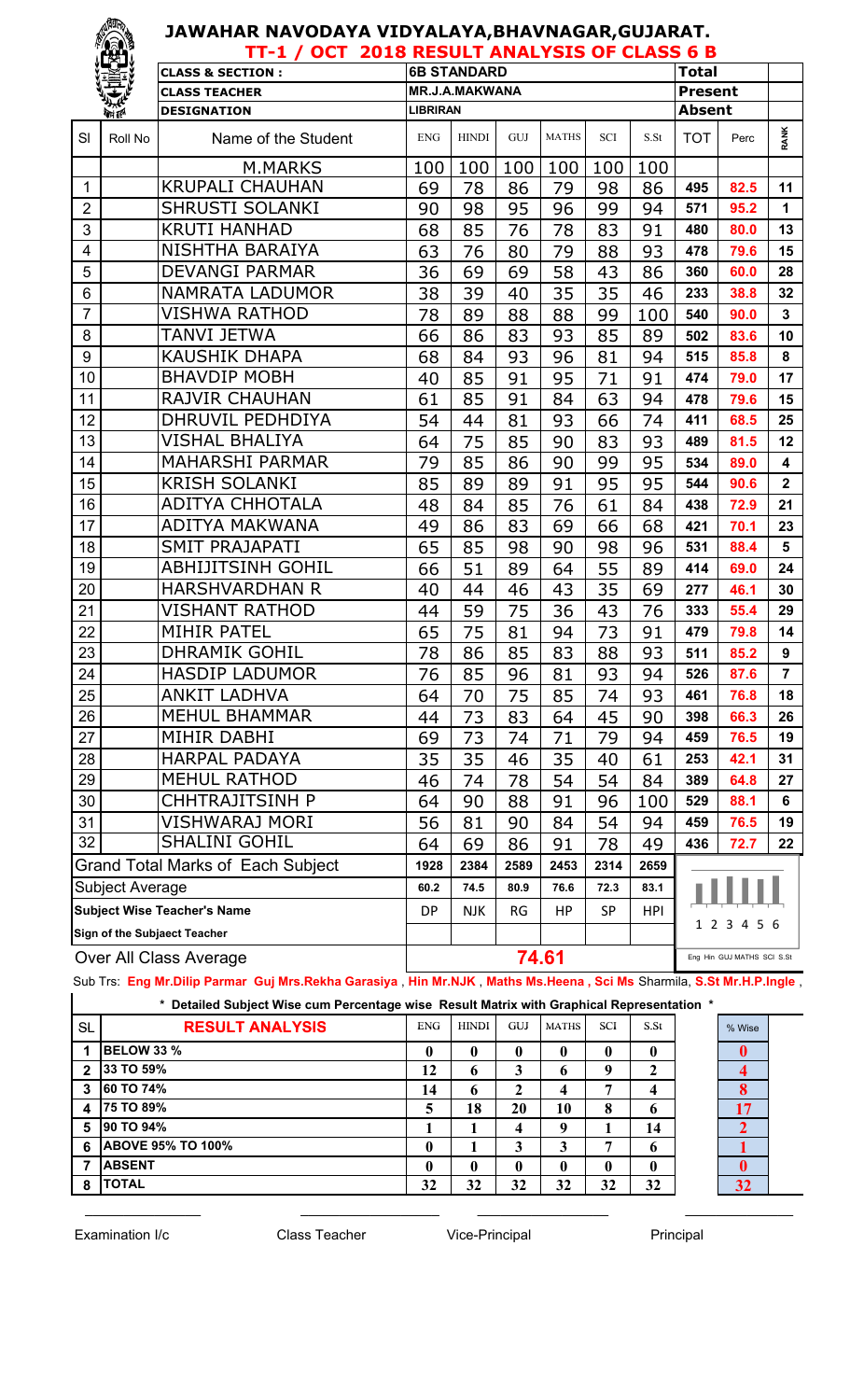|                  | ïÊÏ,                   | TT-1 / OCT 2018 RESULT ANALYSIS OF CLASS 7 A |                    |                            |            |              |      |            |                |                            |                         |
|------------------|------------------------|----------------------------------------------|--------------------|----------------------------|------------|--------------|------|------------|----------------|----------------------------|-------------------------|
|                  |                        | <b>CLASS &amp; SECTION:</b>                  |                    | <b>7A STANDARD</b>         |            |              |      |            | <b>Total</b>   |                            |                         |
|                  | 覺                      | <b>CLASS TEACHER</b>                         |                    | <b>MRS.VANDANA SANDAPA</b> |            |              |      |            | <b>Present</b> |                            |                         |
|                  | 美好                     | <b>DESIGNATION</b>                           | <b>TGT-ENGLISH</b> |                            |            |              |      |            | <b>Absent</b>  |                            |                         |
| <b>SI</b>        | Roll No                | Name of the Student                          | <b>ENG</b>         | <b>HINDI</b>               | GUJ        | <b>MATHS</b> | SCI  | S.St       | <b>TOT</b>     | Perc                       | <b>RANK</b>             |
|                  |                        | M.MARKS                                      | 100                | 100                        | 100        | 100          | 100  | 100        |                |                            |                         |
| $\mathbf{1}$     |                        | <b>ADITYA MAHIDA</b>                         | 43                 | 60                         | 81         | 65           | 79   | 87         | 414            | 69.1                       | 12                      |
| $\overline{2}$   |                        | <b>AKASH TADHA</b>                           | 35                 | 53                         | 61         | 19           | 36   | 61         | 265            | 44.2                       | 33                      |
| $\mathfrak{S}$   |                        | <b>ARJUN GOHIL</b>                           | 34                 | 66                         | 86         | 43           | 53   | 89         | 370            | 61.7                       | 17                      |
| 4                |                        | <b>ARJUN VALA</b>                            | 34                 | 65                         | 88         | 35           | 28   | 93         | 341            | 56.9                       | 22                      |
| 5                |                        | <b>ARPIT PANDYA</b>                          | 55                 | 61                         | 79         | 80           | 50   | 73         | 398            | 66.3                       | 14                      |
| $6\phantom{1}6$  |                        | <b>ASHUTOSH GOSWAMI</b>                      | 69                 | 88                         | 96         | 91           | 95   | 98         | 536            | 89.4                       | $\overline{\mathbf{2}}$ |
| $\overline{7}$   |                        | <b>ASTHA VELARI</b>                          | 34                 | 75                         | 88         | 38           | 36   | 96         | 366            | 61.0                       | 18                      |
| 8                |                        | AYUSH KALASARIYA                             | 34                 | 69                         | 86         | 74           | 53   | 89         | 404            | 67.4                       | 13                      |
| $\boldsymbol{9}$ |                        | <b>BHUMI JOGADIYA</b>                        | 56                 | 84                         | 95         | 90           | 85   | 94         | 504            | 84.1                       | 4                       |
| 10               |                        | <b>DHRUVI GOHIL</b>                          | 28                 | 48                         | 81         | 43           | 49   | 85         | 333            | 55.4                       | 24                      |
| 11               |                        | DHRUVIT SORATHIYA                            | 34                 | 41                         | 69         | 59           | 48   | 77         | 327            | 54.5                       | 25                      |
| 12               |                        | <b>GOPAL BARAIYA</b>                         | 34                 | 78                         | 86         | 53           | 46   | 89         | 386            | 64.3                       | 15                      |
| 13               |                        | <b>HARSHAD GOHIL</b>                         | 68                 | 89                         | 94         | 90           | 98   | 96         | 534            | 89.0                       | 3                       |
| 14               |                        | HARSHDIP SARVAIYA                            | 21                 | 60                         | 73         | 35           | 24   | 69         | 282            | 47.0                       | 32                      |
| 15               |                        | HIMALAYA SOLANKI                             | 34                 | 28                         | 50         | 39           | 29   | 56         | 235            | 39.2                       | 36                      |
| 16               |                        | <b>JATIN BHALALA</b>                         | 34                 | 45                         | 75         | 36           | 35   | 63         | 288            | 47.9                       | 29                      |
| $\overline{17}$  |                        | <b>JINAL PATEL</b>                           | 34                 | 30                         | 56         | 18           | 14   | 70         | 221            | 36.9                       | 37                      |
| 18               |                        | <b>KAUSHIK PARMAR</b>                        | 48                 | 80                         | 83         | 58           | 75   | 93         | 436            | 72.6                       | $\mathbf{9}$            |
| 19               |                        | <b>KAVAN BHETARIYA</b>                       | 34                 | 26                         | 38         | 36           | 24   | 46         | 204            | 34.0                       | 38                      |
| 20               |                        | <b>KAVYA DAVE</b>                            | 34                 | 73                         | 89         | 78           | 56   | 86         | 415            | 69.2                       | 11                      |
| $\overline{21}$  |                        | <b>MANAN AMRELIYA</b>                        | 51                 | 69                         | 84         | 75           | 76   | 89         | 444            | 74.1                       | $\overline{\mathbf{z}}$ |
| 22               |                        | <b>MAYUR VAGHELA</b>                         | 43                 | 50                         | 85         | 65           | 45   | 74         | 361            | 60.2                       | 19                      |
| 23               |                        | MIHIR KARELIYA                               | 38                 | 51                         | 84         | 61           | 35   | 68         | 336            | 56.0                       | 23                      |
| $\overline{24}$  |                        | <b>MITALI BHOJ</b>                           | 40                 | 51                         | 64         | 54           | 36   | 55         | 300            | 50.0                       | 27                      |
| $\overline{25}$  |                        | NIDHI ANJARA                                 | 34                 | 56                         | 70         | 39           | 56   | 71         | 326            | 54.3                       | 26                      |
| 26               |                        | NIHAL PARMAR                                 | 34                 | 40                         | 66         | 35           | 49   | 74         |                | $\overline{298}$ 49.6      | $\overline{28}$         |
| 27               |                        | NIKUNJ DHANDHLYA                             | 34                 | 43                         | 54         | 35           | 26   | 68         | 259            | 43.2                       | 34                      |
| 28               |                        | NIKUNJ KAPADIYA                              | 34                 | 55                         | 75         | 23           | 28   | 71         | 285            | 47.5                       | 31                      |
| 29               |                        | NIKUNJ MAKWANA                               | 68                 | 83                         | 95         | 84           | 80   | 93         | 501            | 83.5                       | 5                       |
| 30               |                        | SHIVANI MUNJANI                              | 39                 | 79                         | 89         | 84           | 63   | 91         | 444            | 74.0                       | 8                       |
| 31               |                        | <b>TANVI SONI</b>                            | 46                 | 59                         | 84         | 76           | 70   | 87         | 422            | 70.3                       | 10                      |
| 32               |                        | UTTAM MAKWANA                                | 46                 | 69                         | 71         | 71           | 30   | 65         | 353            | 58.8                       | 20                      |
| 33               |                        | VAIBHAV JINJALA                              | 46                 | 79                         | 84         | 84           | 61   | 92         | 446            | 74.3                       | 6                       |
| 34               |                        | VAIBHAVI BHATT                               | 34                 | 60                         | 68         | 41           | 18   | 68         | 288            | 47.9                       | 29                      |
| 35               |                        | VAIDEHI NIKUM                                | 56                 | 66                         | 66         | 39           | 58   | 66         | 351            | 58.5                       | 21                      |
| 36               |                        | VED JANI                                     | 84                 | 98                         | 95         | 99           | 100  | 99         | 574            | 95.6                       | 1                       |
| 37               |                        | VIJAY DUMBHIL                                | 38                 | 70                         | 84         | 41           | 65   | 82         | 379            | 63.2                       | 16                      |
| $\overline{38}$  |                        | YASHRAJ GOHIL                                | 30                 | 45                         | 66         | 26           | 21   | 69         | 258            | 42.9                       | 35                      |
|                  |                        | <b>Grand Total Marks of Each Subject</b>     | 1585               | 2338                       | 2935       | 2108         | 1926 | 2991       |                |                            |                         |
|                  | <b>Subject Average</b> |                                              | 41.7               | 61.5                       | 77.2       | 55.5         | 50.7 | 78.7       |                |                            |                         |
|                  |                        | <b>Subject Wise Teacher's Name</b>           | VS.                | <b>NJK</b>                 | <b>BMR</b> | HP           | SP   | <b>HPI</b> |                |                            |                         |
|                  |                        | Sign of the Subject Teacher                  |                    |                            |            |              |      |            |                |                            |                         |
|                  |                        | Over All Class Average                       |                    |                            |            | 60.89        |      |            |                | Eng Hin GUJ MATHS SCI S.St |                         |

Sub Trs: **Eng MrsVandana Guj Mr.BMR** , **Hin Mr.NJK** , **Maths Ms.Heena , Sci Ms** Sharmila, **S.St Mr.H.P.Ingle** ,

**\* Detailed Subject Wise cum Percentage wise Result Matrix with Graphical Representation \***

| Detailed Subject Wise cum Percentage wise Result Matrix with Graphical Representation *<br>* |                          |              |              |              |              |            |      |  |              |  |  |
|----------------------------------------------------------------------------------------------|--------------------------|--------------|--------------|--------------|--------------|------------|------|--|--------------|--|--|
| <b>SL</b>                                                                                    | <b>RESULT ANALYSIS</b>   | <b>ENG</b>   | <b>HINDI</b> | GUJ          | <b>MATHS</b> | <b>SCI</b> | S St |  | % Wise       |  |  |
|                                                                                              | <b>BELOW 33 %</b>        | 3            | 3            | 0            | 4            | 10         | 0    |  | $\bf{0}$     |  |  |
| $\mathfrak{p}$                                                                               | 33 TO 59%                | 31           | 13           | 4            | 18           | 16         | 3    |  | 19           |  |  |
| 3                                                                                            | <b>60 TO 74%</b>         | 3            | 12           | 10           | 5            |            | 15   |  | 14           |  |  |
| 4                                                                                            | <b>75 TO 89%</b>         |              | Q            | 19           | ៗ            | 5          | 7    |  | 4            |  |  |
| 5                                                                                            | 90 TO 94%                | $\mathbf{0}$ | 0            |              | 3            | 0          | 8    |  | $\mathbf{0}$ |  |  |
| 6                                                                                            | <b>ABOVE 95% TO 100%</b> | $\mathbf{0}$ |              | 4            |              | 3          | 5    |  |              |  |  |
|                                                                                              | <b>ABSENT</b>            | $\mathbf{0}$ | 0            | $\mathbf{0}$ | $\mathbf{0}$ | 0          | 0    |  | $\mathbf{0}$ |  |  |
| 8                                                                                            | <b>TOTAL</b>             | 38           | 38           | 38           | 38           | 38         | 38   |  | 38           |  |  |

\_\_\_\_\_\_\_\_\_\_\_\_\_\_\_ \_\_\_\_\_\_\_\_\_\_\_\_\_\_\_\_\_\_ \_\_\_\_\_\_\_\_\_\_\_\_\_\_\_\_\_ \_\_\_\_\_\_\_\_\_\_\_\_\_\_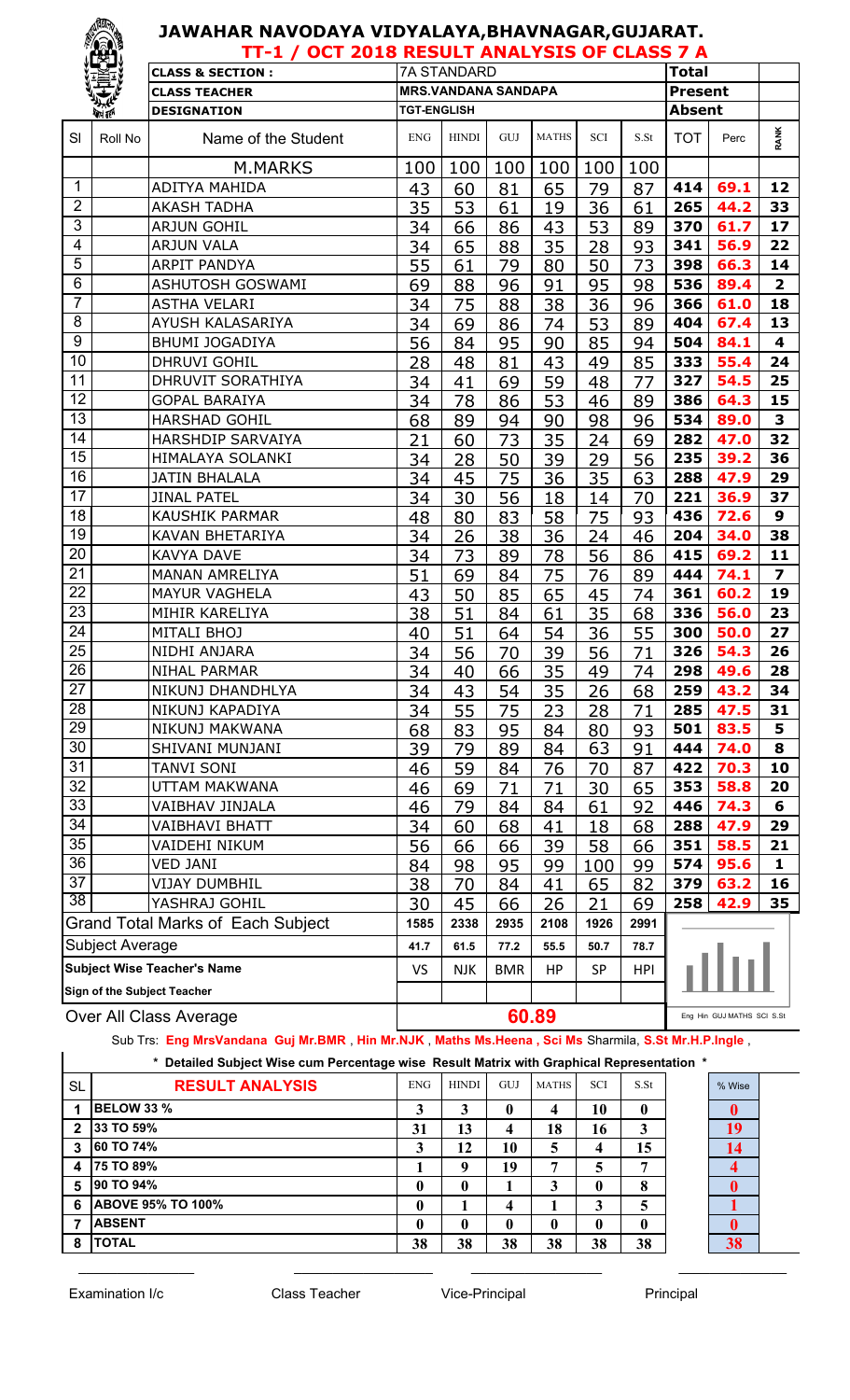|                  | <b>TEU!</b>            | TT-1 / OCT 2018 RESULT ANALYSIS OF CLASS 7 B |                  |                          |              |                |          |            |                |                            |                         |
|------------------|------------------------|----------------------------------------------|------------------|--------------------------|--------------|----------------|----------|------------|----------------|----------------------------|-------------------------|
|                  |                        | <b>CLASS &amp; SECTION:</b>                  |                  | <b>7B STANDARD</b>       | <b>Total</b> |                |          |            |                |                            |                         |
|                  | 覺                      | <b>CLASS TEACHER</b>                         |                  | <b>MR.NILESH KANJIYA</b> |              |                |          |            | <b>Present</b> |                            |                         |
|                  | <b>Replaced</b>        | <b>DESIGNATION</b>                           | <b>TGT-HINDI</b> |                          |              |                |          |            |                | <b>Absent</b>              |                         |
| SI               | Roll No                | Name of the Student                          | <b>ENG</b>       | <b>HINDI</b>             | GUJ          | <b>MATHS</b>   | SCI      | S.St       | <b>TOT</b>     | Perc                       | <b>RANK</b>             |
|                  |                        | <b>M.MARKS</b>                               | 100              | 100                      | 100          | 100            | 100      | 100        |                |                            |                         |
| $\mathbf{1}$     |                        | CHAITALI CHUDASAMA                           | 53               | 78                       | 89           | 61             | 78       | 92         | 449            | 74.9                       | 11                      |
| $\overline{2}$   |                        | DHARA BALDANIYA                              | 51               | 84                       | 90           | 79             | 73       | 90         | 466            | 77.7                       | 6                       |
| $\overline{3}$   |                        | <b>DHRUVIN PALAS</b>                         | 36               | 43                       | 54           | 28             | 35       | 53         | 248            | 41.3                       | 36                      |
| 4                |                        | <b>DHRUVRAJ SIHORA</b>                       | 44               | 75                       | 79           | 61             | 74       | 89         | 421            | 70.2                       | 17                      |
| 5                |                        | <b>DILIP MARU</b>                            | 34               | 56                       | 54           | 13             | 16       | 55         | 228            | 37.9                       | 38                      |
| 6                |                        | DILIP JAMBUCHA                               | 46               | 69                       | 79           | 46             | 56       | 86         | 382            | 63.6                       | 21                      |
| $\overline{7}$   |                        | DRASHTI VAGHELA                              | 43               | 63                       | 84           | 51             | 36       | 70         | 346            | 57.7                       | 29                      |
| 8                |                        | <b>JAYESH BARAIYA</b>                        | 34               | 65                       | 80           | 38             | 51       | 82         | 349            | 58.2                       | 28                      |
| $\boldsymbol{9}$ |                        | <b>JAYSINH PARMAR</b>                        | 34               | 83                       | 89           | 38             | 63       | 86         | 391            | 65.1                       | 20                      |
| 10               |                        | <b>JAYSHREE KANTARIYA</b>                    | 51               | 86                       | 89           | 70             | 79       | 88         | 463            | 77.2                       | 8                       |
| 11               |                        | <b>KENIL VANKANI</b>                         | 63               | 61                       | 76           | 63             | 83       | 86         | 431            | 71.9                       | 14                      |
| 12               |                        | <b>KRISHANA PARMAR</b>                       | 64               | 84                       | 88           | 65             | 80       | 96         | 476            | 79.4                       | 4                       |
| 13               |                        | <b>KRUPALI VALIYA</b>                        | 34               | 65                       | 86           | 46             | 48       | 61         | 340            | 56.7                       | 31                      |
| 14               |                        | KULDEEP GOHIL                                | 49               | 79                       | 86           | 70             | 74       | 95         | 453            | 75.4                       | 10                      |
| 15               |                        | <b>MAHENDRA VALA</b>                         | 48               | 90                       | 88           | 69             | 41       | 73         | 408            | 67.9                       | 18                      |
| 16<br>17         |                        | MIHIR JATMALEK                               | 36               | 64                       | 83           | 49             | 61       | 88         | 380            | 63.3                       | 22                      |
|                  |                        | <b>MANSI DIHORA</b>                          | 39               | 89                       | 94           | 70             | 50       | 91         | 433            | 72.1                       | 13                      |
| 18<br>19         |                        | <b>MEET KHER</b>                             | 51               | 88                       | 89           | 68             | 84       | 86         | 464            | 77.4                       | $\overline{\mathbf{z}}$ |
| 20               |                        | <b>NEVIL BELDIYA</b>                         | 55               | 81                       | 85           | 76             | 85       | 94         | 476            | 79.4                       | 4                       |
| 21               |                        | NIKUNJ MAKWANA                               | 34               | 74                       | 76           | 16             | 55       | 61         | 316            | 52.7                       | 33<br>23                |
| 22               |                        | <b>NEEL ITALIYA</b><br>NISHA BARAIIYA        | 35               | 70                       | 79           | 44             | 63       | 88         | 378<br>438     | 62.9                       | 12                      |
| 23               |                        | <b>NIKUL DABHI</b>                           | 44               | 79                       | 84           | 63             | 81       | 88         | 353            | 72.9<br>58.8               | 26                      |
| 24               |                        | NIRALI BARAIAYA                              | 43<br>34         | 51<br>51                 | 75<br>81     | 45<br>45       | 58       | 81<br>70   | 321            | 53.5                       | 32                      |
| 25               |                        | <b>PARAS DHAYA</b>                           | 34               | <u>59</u>                | 79           | 60             | 40<br>51 | 74         | 356            | 59.4                       | 25                      |
| 26               |                        | PAYAL CHAUHAN                                | 53               | 56                       | 94           | 64             | 55       | 76         | 397            | 66.1                       | 19                      |
| 27               |                        | POOJA RAMNA                                  | 34               | 70                       | 83           | 25             | 59       | 80         | 350            | 58.3                       | 27                      |
| 28               |                        | RAHUL BHIL                                   | AB               | AB                       | AB           | AB             | AB       | AB         | $\mathbf 0$    | <b>AB</b>                  | 39                      |
| 29               |                        | RAJVEER DER                                  | 51               | 59                       | 71           | 84             | 93       | 73         | 430            | 71.7                       | 16                      |
| 30               |                        | RIDDH BHATT                                  | 64               | 88                       | 93           | 78             | 90       | 91         | 503            | 83.8                       | $\overline{2}$          |
| 31               |                        | RIDDH CHOVATIYA                              | 34               | 58                       | 88           | 40             | 18       | 74         | 310            | 51.7                       | 34                      |
| 32               |                        | <b>RUTU NAKUM</b>                            | AB               | 69                       | 79           | $\overline{0}$ | 44       | 72         | 263            | 43.9                       | 35                      |
| 33               |                        | RUTVIK HARSORA                               | 45               | 85                       | 91           | 69             | 79       | 93         | 461            | 76.9                       | 9                       |
| 34               |                        | SHIYA DEGADA                                 | 39               | 65                       | 78           | 44             | 41       | 76         | 343            | 57.1                       | 30                      |
| 35               |                        | TARANG GILATAR                               | 34               | 38                       | 60           | 23             | 28       | 48         | 229            | 38.1                       | 37                      |
| 36               |                        | VAIBHAV DHAYA                                | 56               | 68                       | 90           | 61             | 66       | 90         | 431            | 71.9                       | 14                      |
| 37               |                        | VIRAN RATHOD                                 | 75               | 93                       | 91           | 98             | 100      | 96         | 553            | 92.1                       | 1                       |
| 38               |                        | VIRAJ GOSAI                                  | 51               | 86                       | 88           | 84             | 80       | 91         | 479            | 79.9                       | 3                       |
| 39               |                        | <b>VIRAL LADHAVA</b>                         | 41               | 58                       | 81           | 65             | 54       | 78         | 376            | 62.7                       | 24                      |
|                  |                        | <b>Grand Total Marks of Each Subject</b>     | 1661             | 2674                     | 3118         | 2064           | 2318     | 3056       |                |                            |                         |
|                  | <b>Subject Average</b> |                                              | 44.9             | 70.4                     | 82.0         | 54.3           | 61.0     | 80.4       |                |                            |                         |
|                  |                        | <b>Subject Wise Teacher's Name</b>           |                  |                          |              |                | SP       |            |                |                            |                         |
|                  |                        |                                              | <b>VS</b>        | <b>NJK</b>               | <b>BMR</b>   | HP             |          | <b>HPI</b> |                |                            |                         |
|                  |                        | Sign of the Subject Teacher                  |                  |                          |              |                |          |            |                |                            |                         |
|                  |                        | Over All Class Average                       |                  |                          |              | 65.50          |          |            |                | Eng Hin GUJ MATHS SCI S.St |                         |

#### Sub Trs: **Eng MrsVandana Guj Mr.BMR** , **Hin Mr.NJK** , **Maths Ms.Heena , Sci Ms** Sharmila, **S.St Mr.H.P.Ingle** ,

 $\_$  , and the set of the set of the set of the set of the set of the set of the set of the set of the set of the set of the set of the set of the set of the set of the set of the set of the set of the set of the set of th

#### **\* Detailed Subject Wise cum Percentage wise Result Matrix with Graphical Representation \***

| <b>SL</b>    | <b>RESULT ANALYSIS</b>   | <b>ENG</b>   | <b>HINDI</b> | GUJ         | <b>MATHS</b> | <b>SCI</b> | S.St   | % Wise |
|--------------|--------------------------|--------------|--------------|-------------|--------------|------------|--------|--------|
|              | <b>BELOW 33 %</b>        | $\mathbf{0}$ | 0            | 0           | h            | 3          | 0      |        |
| $\mathbf{2}$ | 33 TO 59%                | 33           | 10           | $\mathbf 2$ | 11           | 16         | 3      | 14     |
| 3            | 60 TO 74%                | 3            | 12           | $\mathbf 2$ | 15           | 7          | q      | 14     |
| 4            | <b>75 TO 89%</b>         |              | 14           | 27          | 5            | 9          | 15     |        |
| 5            | <b>90 TO 94%</b>         | $\bf{0}$     | ∍<br>∠       | −           | $\mathbf{0}$ | ∍<br>∠     | Q<br>ō |        |
| 6            | <b>ABOVE 95% TO 100%</b> | $\mathbf{0}$ | 0            | $\bf{0}$    |              |            | 3      |        |
|              | <b>ABSENT</b>            |              |              |             |              |            |        |        |
| 8            | <b>TOTAL</b>             | 39           | 39           | 39          | 39           | 39         | 39     | 38     |

| % Wise<br>Δ |
|-------------|
|             |
|             |
|             |
|             |
|             |
|             |
|             |
|             |
|             |

 $\mathsf{I}$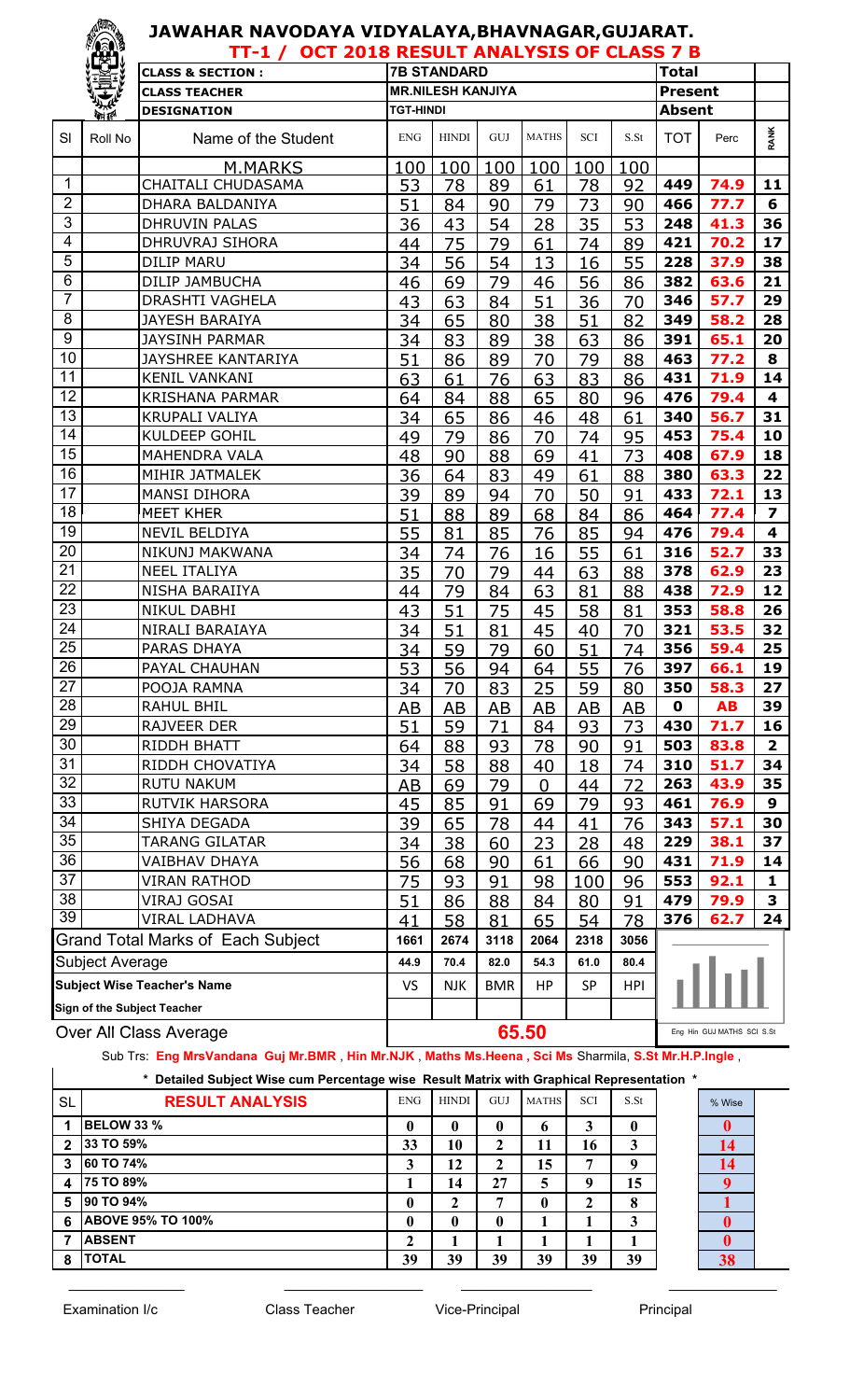#### **JAWAHAR NAVODAYA VIDYALAYA,BHAVNAGAR,GUJARAT. TT-1/ OCT 2018 RESULT ANALYSIS OF CLASS 8 A**

|                                    |                 | <b>CLASS &amp; SECTION:</b>              |            | <b>8A STANDARD</b>  |          |              |            |          | <b>Total</b>   |                            |                         |
|------------------------------------|-----------------|------------------------------------------|------------|---------------------|----------|--------------|------------|----------|----------------|----------------------------|-------------------------|
|                                    | 美美人             | <b>CLASS TEACHER</b>                     |            | <b>MR.H.P.INGLE</b> |          |              |            |          | <b>Present</b> |                            |                         |
|                                    | <b>Replaced</b> | <b>DESIGNATION</b>                       | TGT-S.ST   |                     |          |              |            |          | <b>Absent</b>  |                            |                         |
| SI                                 | Roll No         | Name of the Student                      | <b>ENG</b> | <b>HINDI</b>        | GUJ      | <b>MATHS</b> | <b>SCI</b> | S.St     | <b>TOT</b>     | Perc                       | <b>RANK</b>             |
|                                    |                 | M.MARKS                                  | 100        | 100                 | 100      | 100          | 100        | 100      |                |                            |                         |
| $\mathbf{1}$                       |                 | <b>AKSHAY LADHAVA</b>                    | 44         | 79                  | 81       | 85           | 61         | 94       | 444            | 74.1                       | 19                      |
| $\overline{2}$                     |                 | <b>ARJUN DHAMELIYA</b>                   | 48         | 79                  | 89       | 40           | 46         | 89       | 391            | 65.1                       | 26                      |
| 3                                  |                 | <b>BHAGIRATH BARAIYA</b>                 | 49         | 66                  | 64       | 31           | 34         | 73       | 316            | 52.7                       | 37                      |
| $\overline{\mathbf{4}}$            |                 | <b>DARSHAN VALIYA</b>                    | 35         | 64                  | 80       | 45           | 20         | 73       | 317            | 52.8                       | 36                      |
| $\overline{5}$                     |                 | DHAVAL DESAI                             | 83         | 95                  | 95       | 100          | 99         | 98       | 569            | 94.8                       | 3                       |
| 6                                  |                 | DHRUVIL GOHIL                            | 63         | 86                  | 78       | 68           | 56         | 92       | 442            | 73.6                       | 20                      |
| $\overline{7}$                     |                 | DIVYESH DHAMELIYA                        | 35         | 66                  | 84       | 38           | 28         | 78       | 328            | 54.6                       | 35                      |
| 8                                  |                 | <b>GAUTAM BARAIYA</b>                    | 39         | 64                  | 94       | 14           | 28         | 78       | 316            | 52.6                       | 38                      |
| 9                                  |                 | <b>HARSH REVAR</b>                       | 61         | 71                  | 50       | 56           | 54         | 81       | 373            | 62.2                       | 30                      |
| 10                                 |                 | <b>HARSHIL GAYAKWAD</b>                  | 65         | 66                  | 65       | 71           | 71         | 64       | 403            | 67.2                       | 25                      |
| 11                                 |                 | <b>HETAL JANI</b>                        | 40         | 70                  | 90       | 35           | 39         | 73       | 347            | 57.8                       | 32                      |
| 12                                 |                 | <b>JAINAM JOGDIYA</b>                    | 56         | 79                  | 84       | 80           | 65         | 83       | 447            | 74.5                       | 18                      |
| 13                                 |                 | <b>JAYA SOLANKI</b>                      | 64         | 89                  | 93       | 91           | 85         | 93       | 514            | 85.7                       | 8                       |
| 14                                 |                 | <b>JAYPAL TOTA</b>                       | 80         | 90                  | 81       | 78           | 79         | 87       | 494            | 82.4                       | 9                       |
| 15                                 |                 | <b>KAUSHIK CHAUHAN</b>                   | 65         | 86                  | 90       | 81           | 70         | 94       | 486            | 81.0                       | 10                      |
| 16<br>17                           |                 | <b>KAVITA PARMAR</b>                     | 51         | 85                  | 89       | 68           | 59         | 83       | 434            | 72.4                       | 21                      |
| 18                                 |                 | <b>KRISH JOGADIYA</b>                    | 41         | 80                  | 85       | 64           | 35         | 86       | 391            | 65.1                       | 26                      |
| 19                                 |                 | MEET DHAMELIYA                           | 71         | 94                  | 84       | 100          | 90         | 95       | 534            | 89.0                       | 6                       |
| 20                                 |                 | MEHUL VAGHELA                            | 59         | 75                  | 88       | 70           | 54         | 83       | 428            | 71.4                       | 23<br>33                |
| 21                                 |                 | <b>MILAN BHUVA</b><br>MILAN DESAI        | 29         | 68                  | 76       | 76           | 19         | 70       | 338<br>410     | 56.3<br>68.3               | 24                      |
| $\overline{22}$                    |                 | MITRAJ GOHIL                             | 58         | 84                  | 76       | 48           | 64         | 81       | 376            | 62.7                       | 29                      |
| 23                                 |                 | NIRAJ LADHAVA                            | 41         | 80                  | 86       | 44<br>74     | 39<br>69   | 86       | 477            | 79.5                       | 14                      |
| 24                                 |                 | PRAGNA VALVAI                            | 66<br>44   | 89<br>81            | 95<br>78 | 43           | 36         | 84<br>77 | 358            | 59.7                       | 31                      |
| 25                                 |                 | PRINCE BODARIYA                          | 91         | 95                  | 95       | 100          | 100        | 99       | 580            | 96.7                       | 2                       |
| $\overline{26}$                    |                 | RAJ BHAVNAGARIYA                         | 91         | 96                  | 98       | 100          | 99         | 98       | 581            | 96.9                       | $\mathbf{1}$            |
| 27                                 |                 | RAKSHITA BARAIYA                         | 69         | 94                  | 91       | 69           | 75         | 88       | 485            | 80.8                       | 11                      |
| 28                                 |                 | RAVI BHOJANI                             | 76         | 86                  | 91       | 99           | 94         | 92       | 538            | 89.7                       | 5                       |
| 29                                 |                 | RUDRAPRATAP MAKWANA                      | 70         | 83                  | 93       | 88           | 81         | 69       | 483            | 80.5                       | 13                      |
| 30                                 |                 | SAURABH CHAVADA                          | 60         | 89                  | 94       | 73           | 68         | 76       | 459            | 76.5                       | 16                      |
| 31                                 |                 | <b>SHAILESH NAKUM</b>                    | 88         | 93                  | 93       | 98           | 95         | 92       | 557            | 92.8                       | 4                       |
| 32                                 |                 | SHIVANI DHANDHLA                         | 68         | 89                  | 96       | 69           | 66         | 81       | 469            | 78.1                       | 15                      |
| 33                                 |                 | TANISHA KALATHIYA                        | 79         | 91                  | 85       | 90           | 85         | 92       | 522            | 87.0                       | $\overline{\mathbf{z}}$ |
| 34                                 |                 | <b>UDAY MARU</b>                         | 60         | 78                  | 70       | 86           | 64         | 75       | 433            | 72.1                       | 22                      |
| 35                                 |                 | <b>VERSHA BHIL</b>                       | 35         | 70                  | 73       | 50           | 45         | 61       | 334            | 55.6                       | 34                      |
| 36                                 |                 | <b>VEDANT NIKAM</b>                      | 93         | 81                  | 78       | 23           | 90         | 88       | 452            | 75.3                       | 17                      |
| 37                                 |                 | <b>VISHAL GOHIL</b>                      | 54         | 85                  | 73       | 46           | 48         | 78       | 383            | 63.8                       | 28                      |
| 38                                 |                 | YAJUSH GORASIYA                          | 86         | 93                  | 89       | 39           | 86         | 93       | 485            | 80.8                       | 11                      |
|                                    |                 | <b>Grand Total Marks of Each Subject</b> | 2304       | 3106                | 3189     | 2525         | 2393       | 3176     |                |                            |                         |
| Subject Average                    |                 |                                          | 60.6       | 81.7                | 83.9     | 66.4         | 63.0       | 83.6     |                |                            |                         |
| <b>Subject Wise Teacher's Name</b> |                 | DP                                       | <b>BS</b>  | <b>BMR</b>          | DM       | <b>SP</b>    | <b>HPI</b> |          |                |                            |                         |
| <b>Sign of the Subject Teacher</b> |                 |                                          |            |                     |          |              |            |          |                |                            |                         |
| Over All Class Average             |                 |                                          |            |                     |          | 73.21        |            |          |                | Eng Hin GUJ MATHS SCI S.St |                         |

Sub Trs: **Eng MR.Dilip Parmar Guj Mr.BMR** , **Hin Mrs Bhavana** , **Maths Mr.Dharasing , Sci Ms.Sharmila**, **S.St Mr.H.P.Ingle**

 $\_$  , and the set of the set of the set of the set of the set of the set of the set of the set of the set of the set of the set of the set of the set of the set of the set of the set of the set of the set of the set of th

**\* Detailed Subject Wise cum Percentage wise Result Matrix with Graphical Representation \***

| * Detailed Subject Wise cum Percentage wise Result Matrix with Graphical Representation * |                          |              |              |              |              |            |      |  |        |  |  |
|-------------------------------------------------------------------------------------------|--------------------------|--------------|--------------|--------------|--------------|------------|------|--|--------|--|--|
| SL                                                                                        | <b>RESULT ANALYSIS</b>   | <b>ENG</b>   | <b>HINDI</b> | <b>GUJ</b>   | <b>MATHS</b> | <b>SCI</b> | S.St |  | % Wise |  |  |
|                                                                                           | <b>BELOW 33 %</b>        |              |              | 0            | 3            | 4          | 0    |  |        |  |  |
| $\overline{2}$                                                                            | 33 TO 59%                | 16           | $\mathbf{0}$ |              | 11           | 12         | 0    |  |        |  |  |
| 3                                                                                         | 60 TO 74%                | 12           | -9           | 5            | 9            | 9          | ៗ    |  | 13     |  |  |
| $\overline{\mathbf{4}}$                                                                   | 75 TO 89%                | $\mathbf b$  | 20           | 18           | 7            | 6          | 18   |  | 13     |  |  |
| 5                                                                                         | 90 TO 94%                | 3            | 6            | 9            | 2            | 3          | 8    |  |        |  |  |
| 6                                                                                         | <b>ABOVE 95% TO 100%</b> | 0            | 3            | 5            | 6            | 4          | 5    |  |        |  |  |
|                                                                                           | <b>ABSENT</b>            | $\mathbf{0}$ | $\mathbf{0}$ | $\mathbf{0}$ | $\mathbf{0}$ | 0          | 0    |  |        |  |  |
| 8                                                                                         | <b>TOTAL</b>             | 38           | 38           | 38           | 38           | 38         | 38   |  | 38     |  |  |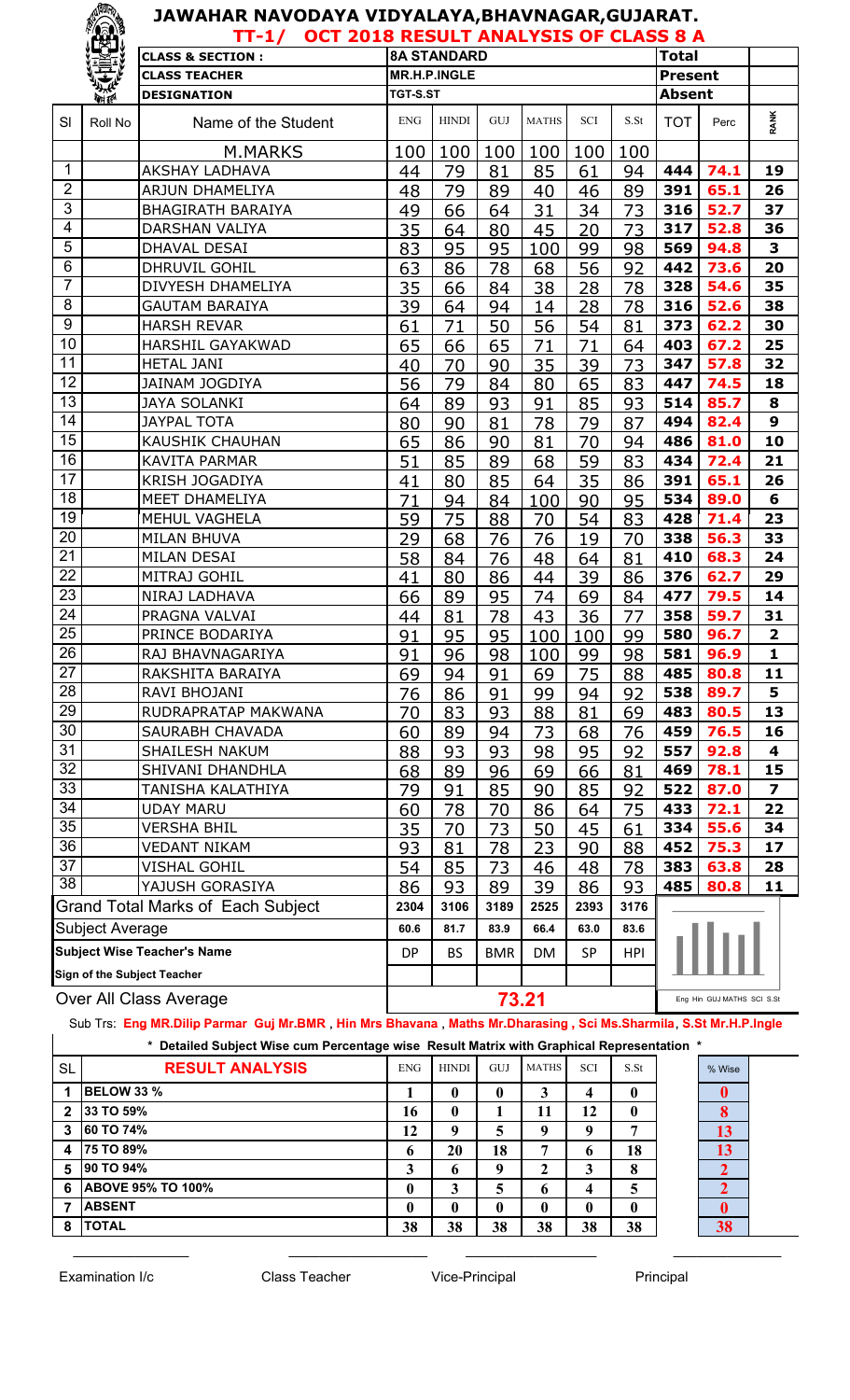|                 | ïËj,                               | TT-1/ OCT 2018 RESULT ANALYSIS OF CLASS 8 B |                                                                       |                        |      |              |      |      |                            |      |                         |
|-----------------|------------------------------------|---------------------------------------------|-----------------------------------------------------------------------|------------------------|------|--------------|------|------|----------------------------|------|-------------------------|
|                 |                                    | <b>CLASS &amp; SECTION:</b>                 |                                                                       | <b>8B STANDARD</b>     |      |              |      |      | <b>Total</b>               |      |                         |
|                 | 製                                  | <b>CLASS TEACHER</b>                        |                                                                       | <b>MR.B.M.RAYAGURU</b> |      |              |      |      | <b>Present</b>             |      |                         |
|                 | 美好                                 | <b>DESIGNATION</b>                          | <b>TGT-GUJ</b>                                                        |                        |      |              |      |      | <b>Absent</b>              |      |                         |
| SI              | Roll No                            | Name of the Student                         | <b>ENG</b>                                                            | <b>HINDI</b>           | GUJ  | <b>MATHS</b> | SCI  | S.St | <b>TOT</b>                 | Perc | <b>RANK</b>             |
|                 |                                    | M.MARKS                                     | 100                                                                   | 100                    | 100  | 100          | 100  | 100  |                            |      |                         |
| 1               |                                    | <b>ARPIT PRAJAPATI</b>                      | 78                                                                    | 90                     | 96   | 94           | 98   | 91   | 546                        | 91.0 | 3                       |
| $\overline{2}$  |                                    | <b>BANSARI DODIYA</b>                       | 74                                                                    | 88                     | 94   | 81           | 78   | 91   | 505                        | 84.2 | $\overline{\mathbf{z}}$ |
| $\mathfrak{S}$  |                                    | <b>CHITRANSH DAIYA</b>                      | 86                                                                    | 91                     | 91   | 83           | 88   | 93   | 532                        | 88.6 | 4                       |
| 4               |                                    | <b>DHAVAL CHAUHAN</b>                       | 86                                                                    | 90                     | 94   | 99           | 91   | 91   | 551                        | 91.8 | $\overline{\mathbf{2}}$ |
| 5               |                                    | DIVYA SHIHORA                               | 74                                                                    | 88                     | 95   | 63           | 85   | 91   | 495                        | 82.5 | 8                       |
| 6               |                                    | DHUVIK BHAJAK                               | 48                                                                    | 79                     | 76   | 69           | 39   | 73   | 383                        | 63.9 | 24                      |
| $\overline{7}$  |                                    | <b>HARESH CHAVDA</b>                        | 59                                                                    | 86                     | 94   | 91           | 83   | 82   | 495                        | 82.4 | $\mathbf{9}$            |
| 8               |                                    | <b>HITESH MARU</b>                          | 40                                                                    | 78                     | 89   | 46           | 29   | 80   | 361                        | 60.2 | 29                      |
| 9               |                                    | <b>HARSHIL PALIWAL</b>                      | 55                                                                    | 56                     | 64   | 35           | 39   | 75   | 324                        | 54.0 | 32                      |
| 10              |                                    | <b>JAGRUTI CHAUHAN</b>                      | 35                                                                    | 80                     | 89   | 53           | 59   | 82   | 397                        | 66.1 | 21                      |
| 11              |                                    | <b>JAYOTSHANA PARMAR</b>                    | 36                                                                    | 75                     | 68   | 49           | 29   | 83   | 339                        | 56.6 | 31                      |
| 12              |                                    | <b>JAY BORICHA</b>                          | 49                                                                    | 84                     | 81   | 61           | 59   | 77   | 411                        | 68.4 | 20                      |
| 13              |                                    | <b>JAHANAVI KATAPARA</b>                    | 36                                                                    | 80                     | 93   | 61           | 64   | 86   | 419                        | 69.9 | 19                      |
| 14              |                                    | <b>JAY MORI</b>                             | 66                                                                    | 91                     | 94   | 66           | 84   | 89   | 491                        | 81.8 | 10                      |
| 15              |                                    | <b>JAYDEV GOHIL</b>                         | 61                                                                    | 84                     | 85   | 94           | 65   | 83   | 472                        | 78.6 | 14                      |
| 16              |                                    | <b>KARMDEEP MORI</b>                        | 36                                                                    | 61                     | 55   | 48           | 14   | 68   | 281                        | 46.9 | 33                      |
| 17              |                                    | <b>KHUSBU RATHOD</b>                        | 68                                                                    | 93                     | 94   | 95           | 79   | 94   | 522                        | 87.0 | 5                       |
| 18              |                                    | <b>KISHAN CHAUHAN</b>                       | 78                                                                    | 91                     | 90   | 85           | 78   | 91   | 512                        | 85.3 | 6                       |
| 19              |                                    | KULDEEP MAKWANA                             | 64                                                                    | 80                     | 84   | 69           | 86   | 88   | 471                        | 78.4 | 15                      |
| 20              |                                    | <b>MALTI BHAMAR</b>                         | 58                                                                    | 90                     | 88   | 79           | 61   | 89   | 464                        | 77.4 | 16                      |
| 21              |                                    | MANTHAN VAGHASIYA                           | 35                                                                    | 74                     | 81   | 56           | 34   | 88   | 368                        | 61.4 | 28                      |
| 22              |                                    | MITRAJSINH GOHIL                            | 35                                                                    | 74                     | 84   | 45           | 66   | 82   | 386                        | 64.3 | 23                      |
| 23              |                                    | <b>NEHA MARU</b>                            | 60                                                                    | 86                     | 93   | 61           | 68   | 86   | 453                        | 75.5 | 18                      |
| 24              |                                    | <b>NITIN CHAVDA</b>                         | 66                                                                    | 85                     | 88   | 91           | 78   | 83   | 491                        | 81.8 | 10                      |
| $\overline{25}$ |                                    | NIKUNJ BHALIYA                              | 36                                                                    | 68                     | 84   | 60           | 19   | 81   | 348                        | 57.9 | 30                      |
| 26              |                                    | PIYUSH SANKLIYA                             | 64                                                                    | 84                     | 81   | 89           | 84   | 84   | 486                        | 80.9 | 13                      |
| 27              |                                    | RAHUL BHIL                                  | 35                                                                    | 81                     | 83   | 39           | 44   | 88   | 369                        | 61.5 | 27                      |
| 28              |                                    | SHAKILA GANARA                              | 39                                                                    | 76                     | 90   | 50           | 48   | 67   | 369                        | 61.6 | 26                      |
| 29              |                                    | SHITAL GOHIL                                | 70                                                                    | 86                     | 88   | 78           | 71   | 95   | 488                        | 81.3 | 12                      |
| 30              |                                    | <b>SURBHI MALAM</b>                         | 38                                                                    | 76                     | 90   | 53           | 59   | 68   | 383                        | 63.9 | 24                      |
| 31              |                                    | <b>UDAY KANTARIYA</b>                       | 46                                                                    | 80                     | 79   | 35           | 55   | 92   | 387                        | 64.5 | 22                      |
| 32              |                                    | <b>VANSHRI CHARDIYA</b>                     | 80                                                                    | 96                     | 96   | 100          | 98   | 95   | 565                        | 94.2 | 1                       |
| 33              |                                    | <b>VISHAL SHEKH</b>                         | 53                                                                    | 89                     | 95   | 71           | 64   | 92   | 463                        | 77.2 | 17                      |
|                 |                                    | <b>Grand Total Marks of Each Subject</b>    | 1841                                                                  | 2709                   | 2841 | 2246         | 2089 | 2798 |                            |      |                         |
|                 | Subject Average                    |                                             | 55.8                                                                  | 82.1                   | 86.1 | 68.1         | 63.3 | 84.8 |                            |      |                         |
|                 | <b>Subject Wise Teacher's Name</b> |                                             | <b>DP</b><br><b>SP</b><br><b>BS</b><br><b>BMR</b><br><b>HPI</b><br>DM |                        |      |              |      |      |                            |      |                         |
|                 |                                    | Sign of the Subject Teacher                 |                                                                       |                        |      |              |      |      |                            |      |                         |
|                 | Over All Class Average             |                                             | 73.36                                                                 |                        |      |              |      |      | Eng Hin GUJ MATHS SCI S.St |      |                         |

Sub Trs: **Eng MR.Dilip Parmar Guj Mr.BMR** , **Hin Mrs Bhavana** , **Maths Mr.Dharasing , Sci Ms.Sharmila**, **S.St Mr.H.P.Ingle**

\_\_\_\_\_\_\_\_\_\_\_\_\_\_\_ \_\_\_\_\_\_\_\_\_\_\_\_\_\_\_\_\_\_ \_\_\_\_\_\_\_\_\_\_\_\_\_\_\_\_\_ \_\_\_\_\_\_\_\_\_\_\_\_\_\_

|  | * Detailed Subject Wise cum Percentage wise Result Matrix with Graphical Representation * |
|--|-------------------------------------------------------------------------------------------|

| <b>SL</b>      | <b>RESULT ANALYSIS</b>   | <b>ENG</b>   | <b>HINDI</b> | GUJ          | <b>MATHS</b> | <b>SCI</b>       | S.S <sub>t</sub> | % Wise |
|----------------|--------------------------|--------------|--------------|--------------|--------------|------------------|------------------|--------|
|                | <b>BELOW 33 %</b>        | $\mathbf{0}$ | $\mathbf{0}$ | $\mathbf{0}$ | 0            | $\boldsymbol{4}$ | $\mathbf{0}$     |        |
| $\overline{2}$ | 33 TO 59%                | 18           |              |              | 11           | $\mathbf 0$      | $\mathbf{0}$     |        |
| 3              | 60 TO 74%                | 10           | 4            | ∍            | 9            | ៗ                |                  | 11     |
| A              | 75 TO 89%                |              | 20           | 15           | 6            | 10               | 16               | 15     |
| 5              | 90 TO 94%                | 0            | ៗ            | 11           | 4            |                  | 10               | ◠      |
| 6              | <b>ABOVE 95% TO 100%</b> | $\mathbf{0}$ |              | -4           | 3            | 2                | 3                |        |
|                | <b>ABSENT</b>            | 0            | $\mathbf{0}$ | $\mathbf{0}$ | 0            | $\mathbf{0}$     | $\boldsymbol{0}$ |        |
| 8              | <b>TOTAL</b>             | 33           | 33           | 33           | 33           | 33               | 33               | 33     |



 $\overline{\phantom{a}}$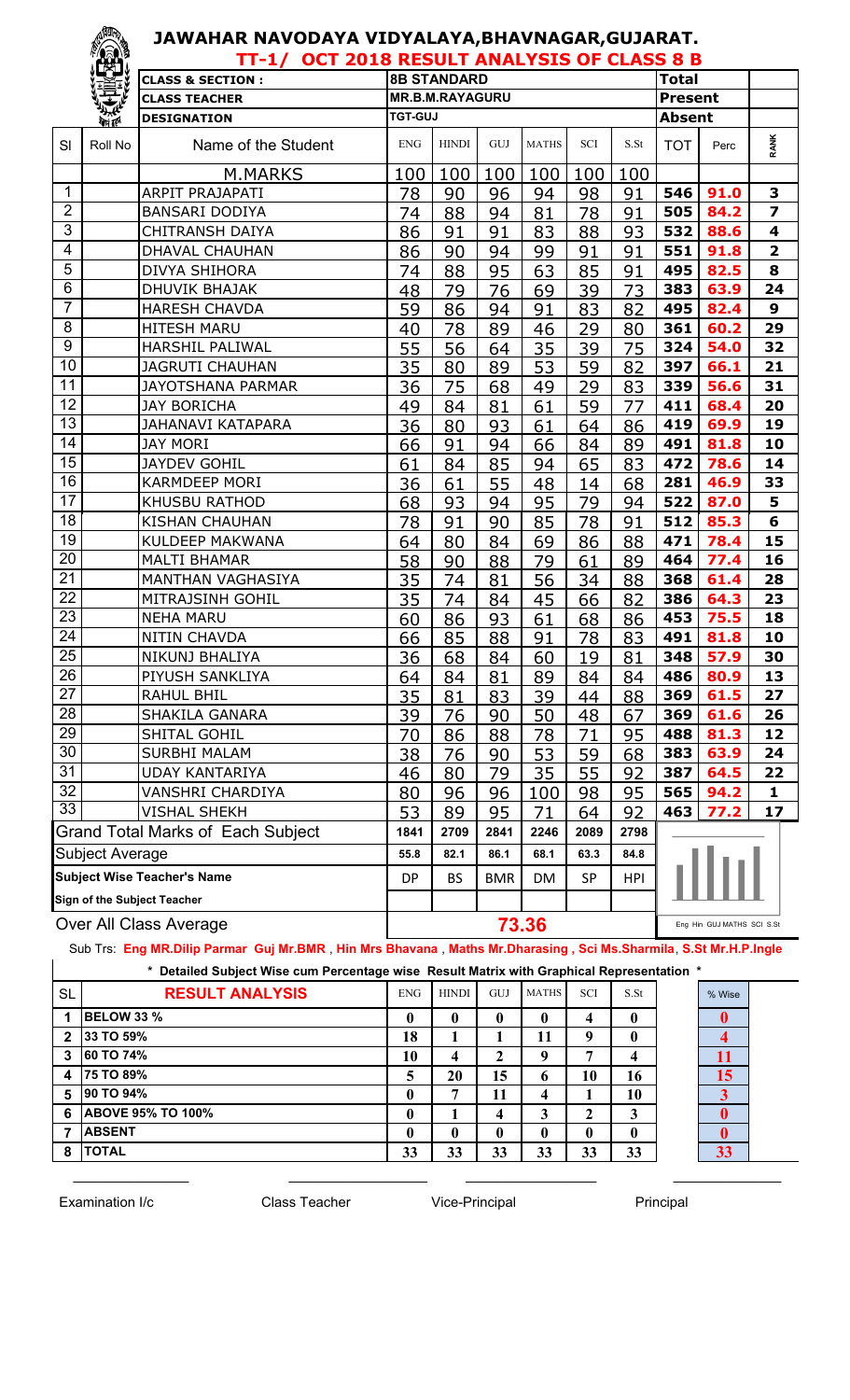|                | 1 <sup>111</sup> 2                       | JAWAHAR NAVODAYA VIDYALAYA,BHAVNAGAR,GUJARAT. |                |                          |      |              |            |                  |                |                            |                         |
|----------------|------------------------------------------|-----------------------------------------------|----------------|--------------------------|------|--------------|------------|------------------|----------------|----------------------------|-------------------------|
|                |                                          | TT-1 / OCT 2018 RESULT ANALYSIS OF CLASS 9 A  |                |                          |      |              |            |                  |                |                            |                         |
|                |                                          | <b>CLASS &amp; SECTION:</b>                   |                | <b>9A STANDARD</b>       |      |              |            |                  | <b>Total</b>   |                            |                         |
|                |                                          | <b>CLASS TEACHER</b>                          |                | <b>MRS.REKHAKUMARI G</b> |      |              |            |                  | <b>Present</b> |                            |                         |
|                | $m$ at                                   | <b>DESIGNATION</b>                            | <b>TGT-GUJ</b> |                          |      |              |            |                  | <b>Absent</b>  |                            |                         |
| <b>SI</b>      | Roll No                                  | Name of the Student                           | <b>ENG</b>     | <b>HINDI</b>             | GUJ  | <b>MATHS</b> | <b>SCI</b> | S.S <sub>t</sub> | <b>TOT</b>     | Perc                       | <b>RANK</b>             |
|                |                                          | M.MARKS                                       | 100            | 100                      | 100  | 100          | 100        | 100              |                |                            |                         |
| 1              |                                          | <b>ABAYSING GOHIL</b>                         | 54             | 82                       | 82   | 38           | 72         | 84               | 412            | 68.7                       | 20                      |
| $\overline{2}$ |                                          | ANISHA JAMBUCHA                               | 34             | 86                       | 86   | 44           | 68         | 88               | 406            | 67.7                       | 22                      |
| 3              |                                          | <b>ARYAN KUBHANI</b>                          | 52             | 90                       | 84   | 48           | 68         | 86               | 428            | 71.3                       | 18                      |
| 4              |                                          | <b>ATUL RATHOD</b>                            | 58             | 94                       | 90   | 74           | 94         | 90               | 500            | 83.3                       | 5                       |
| 5              |                                          | <b>BHUMI MAKWANA</b>                          | 34             | 84                       | 84   | 34           | 58         | 86               | 380            | 63.3                       | 27                      |
| 6              |                                          | <b>DARSHAN GOHEL</b>                          | 34             | 70                       | 66   | 34           | 38         | 64               | 306            | 51.0                       | 35                      |
| $\overline{7}$ |                                          | DARSHANA KACHARIYA                            | 60             | 96                       | 88   | 60           | 92         | 92               | 488            | 81.3                       | 10                      |
| 8              |                                          | <b>DHRUV MANGALSIKA</b>                       | 44             | 80                       | 76   | 34           | 38         | 54               | 326            | 54.3                       | 34                      |
| 9              |                                          | DILIP KALSARIYA                               | 62             | 96                       | 86   | 74           | 76         | 90               | 484            | 80.7                       | 11                      |
| 10             |                                          | HARSHITA KATAPARA                             | 60             | 94                       | 90   | 86           | 82         | 90               | 502            | 83.7                       | 4                       |
| 11             |                                          | <b>HARSHRAJ MORI</b>                          | 64             | 86                       | 82   | 84           | 86         | 96               | 498            | 83.0                       | 6                       |
| 12             |                                          | <b>JACKY CHUAHAN</b>                          | 44             | 72                       | 52   | 34           | 38         | 38               | 278            | 46.3                       | 38                      |
| 13             |                                          | <b>JALAK GOYANI</b>                           | 52             | 96                       | 90   | 98           | 94         | 92               | 522            | 87.0                       | $\overline{\mathbf{2}}$ |
| 14             |                                          | <b>JIYA VASANI</b>                            | 68             | 96                       | 90   | 68           | 88         | 88               | 498            | 83.0                       | 6                       |
| 15             |                                          | <b>KIRAN GOHEL</b>                            | 38             | 86                       | 76   | 46           | 68         | 70               | 384            | 64.0                       | 26                      |
| 16             |                                          | NIRALI GOSAI                                  | 46             | 88                       | 82   | 92           | 78         | 88               | 474            | 79.0                       | 13                      |
| 17             |                                          | PRATHANA MORI                                 | 46             | 82                       | 86   | 46           | 34         | 60               | 354            | <b>AB</b>                  | 30                      |
| 18             |                                          | RAJ DODIYA                                    | 46             | 86                       | 80   | 48           | 70         | 50               | 380            | 63.3                       | 27                      |
| 19             |                                          | SHITAL DABHI                                  | 52             | 94                       | 80   | 70           | 92         | 92               | 480            | 80.0                       | 12                      |
| 20             |                                          | <b>UTSAV GOHIL</b>                            | 74             | 96                       | 90   | 76           | 70         | 86               | 492            | 82.0                       | 8                       |
| 21             |                                          | <b>VISHAL CHAUHAN</b>                         | 52             | 86                       | 80   | 54           | 74         | 58               | 404            | 67.3                       | 23                      |
| 22             |                                          | <b>HARESH GOHIL</b>                           | 44             | 88                       | 82   | 74           | 74         | 76               | 438            | 73.0                       | 16                      |
| 23             |                                          | <b>KINNARI SENTA</b>                          | 66             | 94                       | 82   | 66           | 84         | 78               | 470            | 78.3                       | 14                      |
| 24             |                                          | <b>SANJAY GOHIL</b>                           | 48             | 92                       | 80   | 52           | 66         | 58               | 396            | 66.0                       | 24                      |
| 25             |                                          | <b>AJITSINGH</b>                              | 34             | 78                       | 76   | 44           | 44         | 72               | 348            | 58.0                       | 31                      |
| 26             |                                          | <b>ANJALI</b>                                 | 42             | 86                       | 80   | 66           | 74         | 86               | 434            | 72.3                       | 17                      |
| 27             |                                          | <b>DEEPAKSINGH CHAHAR</b>                     | 70             | 88                       | 92   | 80           | 82         | 98               | 510            | 85.0                       | 3                       |
| 28             |                                          | <b>DEEPAK KUMAR</b>                           | 82             | 94                       | 90   | 88           | 90         | 98               | 542            | 90.3                       | 1                       |
| 29             |                                          | <b>GAURAV SINGH</b>                           | 74             | 90                       | 90   | 66           | 82         | 88               | 490            | 81.7                       | 9                       |
| 30             |                                          | PARUL CHAUDHARY                               | 34             | 70                       | 70   | 36           | 64         | 72               | 346            | 57.7                       | 32                      |
| 31             |                                          | RAJSINGH FAUJDAR                              | 48             | 90                       | 68   | 88           | 72         | 92               | 458            | 76.3                       | 15                      |
| 32             |                                          | <b>RITESH KUMAR</b>                           | 34             | 92                       | 82   | 68           | 60         | 80               | 416            | 69.3                       | 19                      |
| 33             |                                          | SANJANA CHAUDHARY                             | 40             | 88                       | 78   | 48           | 68         | 86               | 408            | 68.0                       | 21                      |
| 34             |                                          | <b>SURAJ SINGH</b>                            | 46             | 82                       | 82   | 38           | 62         | 86               | 396            | 66.0                       | 24                      |
| 35             |                                          | <b>VIVEK KUMAR</b>                            | 48             | 78                       | 82   | 48           | 44         | 66               | 366            | 61.0                       | 29                      |
| 36             |                                          | AKSHAYRAJ BHANDARI                            | 38             | 80                       | 82   | 44           | 36         | 62               | 342            | 57.0                       | 33                      |
| 37             |                                          | CHINTAN CHAUHAN                               | 34             | 64                       | 48   | 46           | 60         | 48               | 300            | 50.0                       | 37                      |
| 38             |                                          | NEEL LADAVA                                   | 34             | 68                       | 68   | 34           | 48         | 54               | 306            | 51.0                       | 35                      |
|                | <b>Grand Total Marks of Each Subject</b> |                                               | 1890           | 3262                     | 3052 | 2228         | 2588       | 2942             |                |                            |                         |
|                | <b>Subject Average</b>                   |                                               | 51.1           | 88.2                     | 80.3 | 60.2         | 69.9       | 79.5             |                |                            |                         |
|                | <b>Subject Wise Teacher's Name</b>       |                                               | VS             | <b>BS</b>                | RG   | <b>ANC</b>   | AM,SG,KV   | AS               |                |                            |                         |
|                | Sign of the Subject Teacher              |                                               |                |                          |      |              |            |                  |                |                            |                         |
|                | Over All Class Average                   |                                               |                |                          |      | 71.54        |            |                  |                | Eng Hin GUJ MATHS SCI S.St |                         |

### ${\bf s}$ : Eng Mrs.Vandana Guj Mrs.Rekha , Hin Mrs.Bhavna , Maths Mr.ANC , Sci Mr Anil,Ms,Kamini Ms.Sejal , S.St Mr.Ansar S

 $\_$  , and the set of the set of the set of the set of the set of the set of the set of the set of the set of the set of the set of the set of the set of the set of the set of the set of the set of the set of the set of th

| * Detailed Subject Wise cum Percentage wise Result Matrix with Graphical Representation * |                          |            |              |     |              |            |                  |  |        |  |  |  |
|-------------------------------------------------------------------------------------------|--------------------------|------------|--------------|-----|--------------|------------|------------------|--|--------|--|--|--|
| <b>SL</b>                                                                                 | <b>RESULT ANALYSIS</b>   | <b>ENG</b> | <b>HINDI</b> | GUJ | <b>MATHS</b> | <b>SCI</b> | S.S <sub>t</sub> |  | % Wise |  |  |  |
|                                                                                           | <b>BELOW 33 %</b>        |            | 0            | 0   | 0            |            | 0                |  |        |  |  |  |
| $\overline{2}$                                                                            | 33 TO 59%                | 28         | 0            | 2   | 20           |            | 7                |  |        |  |  |  |
| 3                                                                                         | 60 TO 74%                | Q          | 5            | 4   | 10           | 16         | 7                |  |        |  |  |  |
| 4                                                                                         | 75 TO 89%                |            | 18           | 24  | 6            |            | 14               |  |        |  |  |  |
| 5                                                                                         | 90 TO 94%                |            | 10           | 8   |              |            | 7                |  |        |  |  |  |
| 6                                                                                         | <b>ABOVE 95% TO 100%</b> | 0          | 5            | 0   |              |            | 3                |  |        |  |  |  |
|                                                                                           | <b>ABSENT</b>            | 0          | 0            | 0   | 0            |            | 0                |  |        |  |  |  |
| 8                                                                                         | <b>TOTAL</b>             | 38         | 38           | 38  | 38           | 38         | 38               |  | 37     |  |  |  |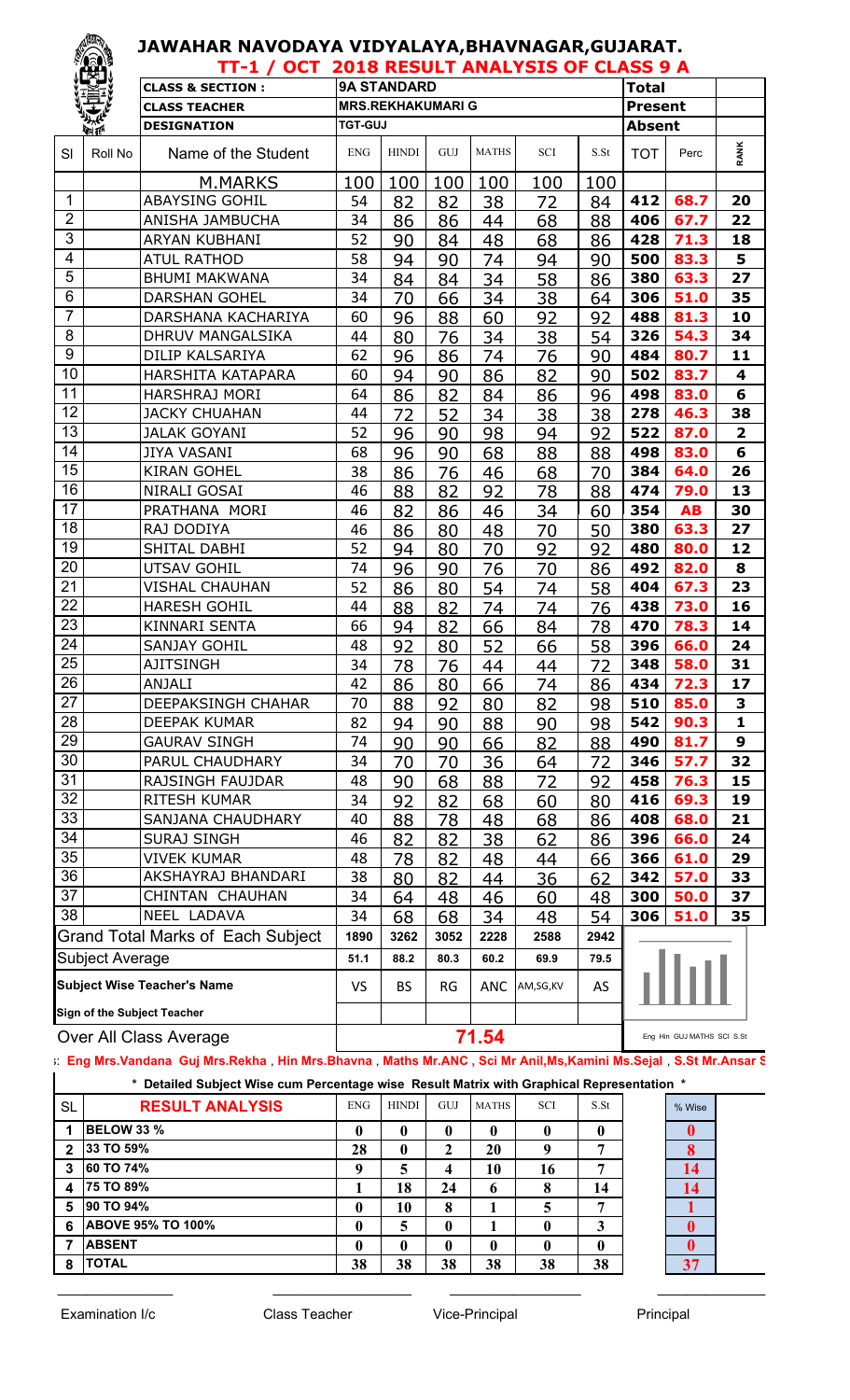|                  | IL 21                              | TT-1 / OCT 2018 RESULT ANALYSIS OF CLASS 9 B |                  |                                     |                 |                 |            |      |                |           |                         |
|------------------|------------------------------------|----------------------------------------------|------------------|-------------------------------------|-----------------|-----------------|------------|------|----------------|-----------|-------------------------|
|                  |                                    | <b>CLASS &amp; SECTION:</b>                  |                  | <b>9B STANDARD</b>                  |                 |                 |            |      | <b>Total</b>   |           |                         |
|                  | 是                                  | <b>CLASS TEACHER</b>                         |                  | <b>MRS.BHAVNA SOHANLAL</b>          |                 |                 |            |      | <b>Present</b> |           |                         |
|                  | Volte                              | <b>DESIGNATION</b>                           | <b>TGT-HINDI</b> |                                     |                 |                 |            |      | <b>Absent</b>  |           |                         |
| SI               | Roll No                            | Name of the Student                          | <b>ENG</b>       | <b>HINDI</b>                        | GUJ             | <b>MATHS</b>    | <b>SCI</b> | S.St | <b>TOT</b>     | Perc      | <b>RANK</b>             |
|                  |                                    | M.MARKS                                      | 100              | 100                                 | 100             | 100             | 100        | 100  |                |           |                         |
| 1                |                                    | AJAY DABHI                                   | 48               | 88                                  | 78              | 48              | 56         | 68   | 386            | 64.3      | 22                      |
| $\overline{2}$   |                                    | <b>AKRUTI PIPALIYA</b>                       | 34               | 86                                  | 58              | 36              | 38         | 52   | 304            | 50.7      | 34                      |
| 3                |                                    | <b>BHAGIRATH GOHIL</b>                       | 34               | 74                                  | 76              | 48              | 56         | 68   | 356            | 59.3      | 29                      |
| 4                |                                    | <b>DARSHAK PANDYA</b>                        | 34               | 78                                  | 70              | 58              | 50         | 86   | 376            | 62.7      | 25                      |
| 5                |                                    | <b>DEVANSHI RAMANA</b>                       | 68               | 92                                  | 86              | 86              | 62         | 80   | 474            | <b>AB</b> | 10                      |
| 6                |                                    | <b>DHRUVIN PATEL</b>                         | 48               | 84                                  | 72              | 34              | 42         | 68   | 348            | 58.0      | 31                      |
| $\overline{7}$   |                                    | <b>HARDIK DHALVANIYA</b>                     | 34               | AB                                  | AB              | AB              | 92         | 92   | 218            | 36.3      | 37                      |
| 8                |                                    | <b>JATIN ZALA</b>                            | 50               | 80                                  | 70              | 78              | 52         | 48   | 378            | 63.0      | 24                      |
| $\boldsymbol{9}$ |                                    | <b>KAUSHIK HADIYA</b>                        | 46               | 92                                  | 78              | 76              | 88         | 84   | 464            | 77.3      | 13                      |
| 10               |                                    | <b>KIRAN CHAUHAN</b>                         | 34               | 54                                  | 74              | 44              | 64         | 74   | 344            | 57.3      | 32                      |
| 11               |                                    | <b>KRINA HALVADIYA</b>                       | 52               | 88                                  | 86              | 52              | 68         | 82   | 428            | 71.3      | 18                      |
| 12               |                                    | <b>MEET VINZUDA</b>                          | 66               | 86                                  | 90              | 94              | 82         | 94   | 512            | 85.3      | $\overline{\mathbf{3}}$ |
| 13               |                                    | PRADHYUMAN THAKOR                            | 78               | 94                                  | 86              | 60              | 80         | 84   | 482            | 80.3      | $\overline{\mathbf{z}}$ |
| 14               |                                    | <b>SAHDEV GOHIL</b>                          | 44               | 88                                  | 80              | 72              | 48         | 80   | 412            | 68.7      | 20                      |
| 15               |                                    | <b>SEJAL KANTARIYA</b>                       | 64               | 94                                  | 88              | 76              | 68         | 82   | 472            | 78.7      | 11                      |
| 16               |                                    | <b>SHASHANK PANDYA</b>                       | 62               | 86                                  | 86              | 84              | 84         | 82   | 484            | 80.7      | 6                       |
| 17               |                                    | <b>SMIT TRIVEDI</b>                          | 70               | 96                                  | 82              | 66              | 88         | 84   | 486            | 81.0      | 4                       |
| 18               |                                    | <b>SHRUSHTI RAMANA</b>                       | 44               | 94                                  | 86              | 80              | 80         | 96   | 480            | 80.0      | 8                       |
| 19               |                                    | <b>TUSHAR GOHIL</b>                          | 46               | 90                                  | 88              | 72              | 84         | 86   | 466            | 77.7      | 12                      |
| 20               |                                    | VIHAR SANKALIYA                              | 62               | 94                                  | 90              | 76              | 92         | 72   | 486            | 81.0      | 4                       |
| 21               |                                    | VISHAL KANTARIYA                             | 54               | 90                                  | 86              | 84              | 64         | 82   | 460            | 76.7      | 14                      |
| $\overline{22}$  |                                    | <b>AKASH KUMAR</b>                           | 52               | 90                                  | 92              | 100             | 90         | 96   | 520            | 86.7      | $\overline{\mathbf{2}}$ |
| 23               |                                    | <b>AKASH KUMAR</b>                           | 44               | 82                                  | 86              | 62              | 70         | 80   | 424            | 70.7      | 19                      |
| 24               |                                    | HITENDRA SOLANKI                             | 56               | 82                                  | 72              | 60              | 36         | 50   | 356            | 59.3      | 29                      |
| 25               |                                    | <b>JAY SINGH</b>                             | 38               | 72                                  | 60              | 56              | 36         | 46   | 308            | 51.3      | 33                      |
| 26               |                                    | <b>JYOTI KUMARI</b>                          | 34               | 88                                  | $\overline{74}$ | $\overline{54}$ | 64         | 90   | 404            | 67.3      | 21                      |
| 27               |                                    | <b>KSHMA GURJAR</b>                          | 34               | 90                                  | 84              | 38              | 40         | 84   | 370            | 61.7      | 27                      |
| 28               |                                    | <b>LALIT KUMAR</b>                           | 54               | 90                                  | 94              | 62              | 64         | 84   | 448            | 74.7      | 16                      |
| 29               |                                    | <b>PRASHANT SINGH</b>                        | 48               | 86                                  | 88              | 68              | 66         | 92   | 448            | 74.7      | 16                      |
| 30               |                                    | <b>RIYA KHANDELWAL</b>                       | 34               | 86                                  | 78              | 34              | 60         | 72   | 364            | 60.7      | 28                      |
| 31               |                                    | SAURABH KUMAR                                | 48               | 90                                  | 76              | 92              | 78         | 94   | 478            | 79.7      | 9                       |
| 32               |                                    | SHIVAM KATARIYA                              | 42               | 86                                  | 88              | 38              | 44         | 82   | 380            | 63.3      | 23                      |
| 33               |                                    | TANUJA KUMARI<br><b>YASH KUMAR</b>           | 34               | 82                                  | 82              | 38              | 56         | 84   | 376            | 62.7      | 25                      |
| 34               |                                    |                                              | 76               | 96                                  | 96              | 78              | 86         | 96   | 528            | 88.0      | $\mathbf{1}$            |
| 35               |                                    | <b>RUCHITA PARMAR</b>                        | 64               | 88                                  | 86              | 62              | 70         | 88   | 458            | 76.3      | 15                      |
| 36               |                                    | VAISHALI PAL                                 | 34               | 50                                  | 48              | 34              | 68         | 38   | 272            | 45.3      | 36                      |
| $\overline{37}$  |                                    | <b>KIRAN VALA</b>                            | 34               | 50                                  | 64              | 34              | 50         | 60   | 292            | 48.7      | 35                      |
|                  |                                    | <b>Grand Total Marks of Each Subject</b>     | 1798             | 3036                                | 2878            | 2234            | 2416       | 2880 |                |           |                         |
|                  | Subject Average                    |                                              | 49.9             | 86.7                                | 82.2            | 63.8            | 67.1       | 80.0 |                |           |                         |
|                  | <b>Subject Wise Teacher's Name</b> |                                              | VS               | <b>BS</b>                           | <b>RG</b>       | ANC             | AM,SG,KV   | AS   |                |           |                         |
|                  | <b>Sign of the Subject Teacher</b> |                                              |                  |                                     |                 |                 |            |      |                |           |                         |
|                  | Over All Class Average             |                                              |                  | 71.64<br>Eng Hin GUJ MATHS SCI S.St |                 |                 |            |      |                |           |                         |

Sub Trs: **Eng Mrs.Vandana Guj Mrs.Rekha** , **Hin Mrs.Bhavna** , **Maths Mr.ANC , Sci Mr Anil,Ms,Kamini Ms.Sejal** , **S.St Mr.Ansar Sheikh**

**\* Detailed Subject Wise cum Percentage wise Result Matrix with Graphical Representation \***

| <b>SL</b> | <b>RESULT ANALYSIS</b>   | <b>ENG</b>   | <b>HINDI</b> | GUJ | <b>MATHS</b> | <b>SCI</b> | S.St        | % Wise   |
|-----------|--------------------------|--------------|--------------|-----|--------------|------------|-------------|----------|
|           | <b>BELOW 33 %</b>        | $\mathbf 0$  | 0            | 0   | $\bf{0}$     | 0          | 0           |          |
| 2         | 33 TO 59%                | 28           | 3            | ∠   | 15           | 13         | 5           | $\Omega$ |
|           | 60 TO 74%                |              | 2            | 8   | 9            | 12         | ៗ           | 13       |
| 4         | 75 TO 89%                |              | 17           | 21  | $\mathbf Q$  | Q          | 17          | 14       |
| 5         | 90 TO 94%                | $\mathbf{0}$ | 12           | 4   | $\mathbf 2$  | 3          | 5           |          |
| 6         | <b>ABOVE 95% TO 100%</b> | $\mathbf{0}$ | 2            |     |              | 0          | 3           |          |
|           | <b>ABSENT</b>            | 0            |              |     |              | 0          | $\mathbf 0$ | 0        |
| 8         | <b>TOTAL</b>             | 37           | 37           | 37  | 37           | 37         | 37          | 36       |

 $\_$  , and the set of the set of the set of the set of the set of the set of the set of the set of the set of the set of the set of the set of the set of the set of the set of the set of the set of the set of the set of th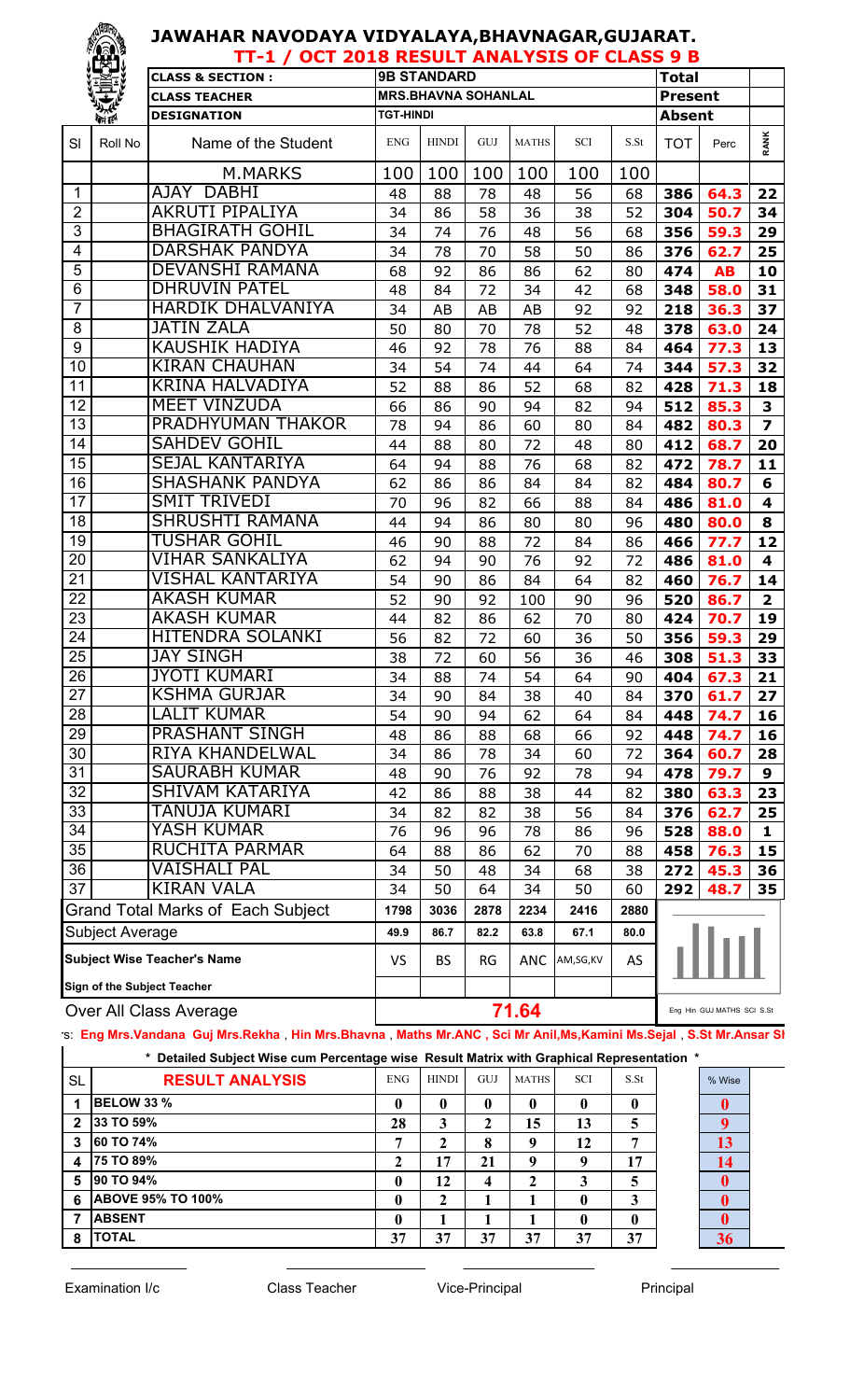|                 | ïËj,<br>TT-1/ OCT 2018 RESULT ANALYSIS OF CLASS 10 A |                                          |                |                        |      |              |           |      |               |                            |                         |  |  |
|-----------------|------------------------------------------------------|------------------------------------------|----------------|------------------------|------|--------------|-----------|------|---------------|----------------------------|-------------------------|--|--|
|                 |                                                      | <b>CLASS &amp; SECTION:</b>              |                | <b>10A STANDARD</b>    |      |              |           |      | <b>Total</b>  |                            |                         |  |  |
|                 | 基                                                    | <b>CLASS TEACHER</b>                     |                | <b>MR.DILIP PARMAR</b> |      |              |           |      | Present       |                            |                         |  |  |
|                 | 美學                                                   | <b>DESIGNATION</b>                       | <b>TGT-ENG</b> |                        |      |              |           |      | <b>Absent</b> |                            |                         |  |  |
| SI              | Roll No                                              | Name of the Student                      | <b>ENG</b>     | <b>HINDI</b>           | GUJ  | <b>MATHS</b> | SCI       | S.St | <b>TOT</b>    | Perc                       | <b>RANK</b>             |  |  |
|                 |                                                      | <u>M.MARKS</u>                           | 100            | 100                    | 100  | 100          | 100       | 100  |               |                            |                         |  |  |
| 1               |                                                      | <b>ABHAY VALA</b>                        | 78             | 92                     | 92   | 92           | 96        | 98   | 548           | 91.3                       | 3                       |  |  |
| $\overline{2}$  |                                                      | <b>ALKU VAJA</b>                         | 52             | 70                     | 64   | 40           | 52        | 58   | 336           | 56.0                       | 37                      |  |  |
| 3               |                                                      | <b>ANJALI PARMAR</b>                     | 54             | 80                     | 66   | 68           | 78        | 64   | 410           | 68.3                       | 29                      |  |  |
| 4               |                                                      | <b>ARTI PARMAR</b>                       | 70             | 68                     | 84   | 44           | 72        | 64   | 402           | 67.0                       | 31                      |  |  |
| 5               |                                                      | <b>ARTI VALA</b>                         | 70             | 80                     | 86   | 76           | 80        | 74   | 466           | 77.7                       | 21                      |  |  |
| $6\phantom{1}6$ |                                                      | <b>ASHWIN SARVAIYA</b>                   | 80             | 74                     | 94   | 90           | 92        | 88   | 518           | 86.3                       | 11                      |  |  |
| $\overline{7}$  |                                                      | <b>BHAVESH KALSARIYA</b>                 | 76             | 80                     | 86   | 66           | 76        | 80   | 464           | 77.3                       | 22                      |  |  |
| 8               |                                                      | <b>BHAVIN CHUDASAMA</b>                  | 80             | 86                     | 92   | 94           | 100       | 96   | 548           | 91.3                       | 3                       |  |  |
| 9               |                                                      | <b>DARSHAN BHATT</b>                     | 74             | 68                     | 88   | 44           | 82        | 62   | 418           | 69.7                       | 27                      |  |  |
| 10              |                                                      | <b>DAYA GOHIL</b>                        | 84             | 82                     | 92   | 38           | 66        | 74   | 436           | 72.7                       | 25                      |  |  |
| 11              |                                                      | DHAVAL BARAIYA                           | 68             | 70                     | 84   | 68           | 58        | 70   | 418           | 69.7                       | 27                      |  |  |
| 12              |                                                      | <b>GAURANG KHAMBHALIYA</b>               | 90             | 62                     | 86   | 100          | 88        | 90   | 516           | 86.0                       | 12                      |  |  |
| 13              |                                                      | <b>GAUTAM BILAS</b>                      | 88             | 70                     | 78   | 94           | 100       | 80   | 510           | 85.0                       | 15                      |  |  |
| 14              |                                                      | <b>HARDIK KARADIYA</b>                   | 72             | 72                     | 74   | 40           | 60        | 74   | 392           | 65.3                       | 32                      |  |  |
| 15              |                                                      | HITISHA CHAUHAN                          | 54             | 62                     | 58   | 40           | 48        | 58   | 320           | 53.3                       | 38                      |  |  |
| 16              |                                                      | <b>JASMIN LONDIYA</b>                    | 82             | 90                     | 94   | 80           | 90        | 78   | 514           | 85.7                       | 14                      |  |  |
| 17              |                                                      | <b>JATIN KATARIYA</b>                    | 70             | 90                     | 80   | 90           | 98        | 94   | 522           | 87.0                       | 9                       |  |  |
| 18              |                                                      | KAMLESH BAMBHANIYA                       | 90             | 92                     | 86   | 98           | 98        | 94   | 558           | 93.0                       | $\mathbf{1}$            |  |  |
| 19              |                                                      | <b>KARTIK SARVAIYA</b>                   | 88             | 74                     | 82   | 70           | 90        | 92   | 496           | 82.7                       | 18                      |  |  |
| 20              |                                                      | <b>KRISHNA BARAIYA</b>                   | 78             | 76                     | 72   | 48           | 84        | 74   | 432           | 72.0                       | 26                      |  |  |
| 21              |                                                      | <b>KRISHNA RATHOD</b>                    | 56             | 68                     | 74   | 44           | 64        | 56   | 362           | 60.3                       | 36                      |  |  |
| 22              |                                                      | <b>MALAY KAKADIYA</b>                    | 82             | 94                     | 88   | 98           | 92        | 94   | 548           | 91.3                       | 3                       |  |  |
| 23              |                                                      | <b>MANOJ FAGA</b>                        | 78             | 76                     | 86   | 80           | 86        | 92   | 498           | 83.0                       | 17                      |  |  |
| 24              |                                                      | MAULIKA MORADIYA                         | 86             | 88                     | 84   | 96           | 92        | 78   | 524           | 87.3                       | 8                       |  |  |
| $\overline{25}$ |                                                      | NIKUNJ GUDALIYA                          | 62             | 82                     | 84   | 78           | 96        | 82   | 484           | 80.7                       | 19                      |  |  |
| 26              |                                                      | NITAL BAMANIYA                           | 46             | 82                     | 46   | 38           | 56        | 52   | 320           | 53.3                       | 38                      |  |  |
| 27              |                                                      | NITINKUMAR MAHIDA                        | 64             | 80                     | 84   | 60           | 92        | 78   | 458           | 76.3                       | 23                      |  |  |
| 28              |                                                      | PRAKASH PADAYA                           | 38             | 82                     | 66   | 48           | 70        | 68   | 372           | 62.0                       | 34                      |  |  |
| 29              |                                                      | PRIYANSH CHAUDHARI                       | 84             | 90                     | 84   | 82           | 90        | 90   | 520           | 86.7                       | 10                      |  |  |
| 30              |                                                      | RADHIKA RATHOD                           | 72             | 88                     | 62   | 50           | 62        | 50   | 384           | 64.0                       | 33                      |  |  |
| 31              |                                                      | RAJESH GOHIL                             | 74             | 82                     | 74   | 96           | 94        | 84   | 504           | 84.0                       | 16                      |  |  |
| 32              |                                                      | RAJU RATHVA                              | 60             | 80                     | 50   | 48           | 72        | 58   | 368           | 61.3                       | 35                      |  |  |
| 33              |                                                      | RUDRARAJSINH GOHIL                       | 76             | 78                     | 74   | 62           | 86        | 74   | 450           | 75.0                       | 24                      |  |  |
| 34              |                                                      | RUSHITA DHANDHLA                         | 52             | 86                     | 78   | 60           | 60        | 70   | 406           | 67.7                       | 30                      |  |  |
| 35              |                                                      | <b>RUSHTI RATHOD</b>                     | 80             | 96                     | 94   | 92           | 98        | 90   | 550           | 91.7                       | $\overline{\mathbf{2}}$ |  |  |
| 36              |                                                      | SAHIL SUTARIYA                           | 66             | 92                     | 78   | 96           | 96        | 88   | 516           | 86.0                       | 12                      |  |  |
| 37              |                                                      | SANJAY KATARIYA                          | 76             | 90                     | 90   | 88           | 96        | 96   | 536           | 89.3                       | 6                       |  |  |
| 38              |                                                      | SIRAJ CHAUHAN                            | 92             | 96                     | 80   | 76           | 96        | 94   | 534           | 89.0                       | 7                       |  |  |
| 39              |                                                      | YASHVI BARAIYA                           | 72             | 90                     | 90   | 52           | 80        | 84   | 468           | 78.0                       | 20                      |  |  |
|                 |                                                      | <b>Grand Total Marks of Each Subject</b> | 2814           | 3158                   | 3104 | 2724         | 3186      | 3040 |               |                            |                         |  |  |
|                 | Subject Average                                      |                                          | 72.2           | 81.0                   | 79.6 | 69.8         | 81.7      | 77.9 |               |                            |                         |  |  |
|                 | <b>Subject Wise Teacher's Name</b>                   |                                          | DP             | UP                     | RG   | DM.          | AM,SG, KV | AS   |               | ահա                        |                         |  |  |
|                 | <b>Sign of the Subject Teacher</b>                   |                                          |                |                        |      |              |           |      |               |                            |                         |  |  |
|                 | Over All Class Average                               |                                          |                | 77.03                  |      |              |           |      |               | Eng Hin GUJ MATHS SCI S.St |                         |  |  |

Sub Trs: **Eng Mr.Dilip Parmar Guj Mrs.Rekha** , **Hin Mrs.urmi** , **Maths Mr.Dharasing , Sci Mr.Anil,Ms.Kamini,Ms.Sejal**, **S.St Mr.Ansar Sheikh**

|--|

| <b>SL</b>    | <b>RESULT ANALYSIS</b>   | <b>ENG</b> | <b>HINDI</b> | GUJ | <b>MATHS</b> | <b>SCI</b>    | S.S <sub>t</sub> | % Wise                  |
|--------------|--------------------------|------------|--------------|-----|--------------|---------------|------------------|-------------------------|
|              | <b>BELOW 33 %</b>        | 0          | $\mathbf{0}$ |     | $\mathbf{0}$ | 0             | 0                |                         |
| $\mathbf{2}$ | 33 TO 59%                | −          | $\mathbf{0}$ | 3   | 13           | 4             | o                | $\overline{\mathbf{3}}$ |
| 3            | 60 TO 74%                | 13         | 11           |     | −            | Ω<br>$\Omega$ | 11               | 13                      |
| 4            | 75 TO 89%                | 16         | 17           | 19  | 7            |               | 10               | 18                      |
| 5            | <b>90 TO 94%</b>         | 3          | q            | 8   | 6            | O             | Q                | 5                       |
| 6            | <b>ABOVE 95% TO 100%</b> | 0          | 2            |     | 6            | 10            | 3                |                         |
| 7            | <b>ABSENT</b>            | 0          | $\mathbf{0}$ |     | 0            | $\mathbf 0$   | 0                |                         |
| 8            | <b>TOTAL</b>             | 39         | 39           | 39  | 39           | 39            | 39               | 39                      |

\_\_\_\_\_\_\_\_\_\_\_\_\_\_\_ \_\_\_\_\_\_\_\_\_\_\_\_\_\_\_\_\_\_ \_\_\_\_\_\_\_\_\_\_\_\_\_\_\_\_\_ \_\_\_\_\_\_\_\_\_\_\_\_\_\_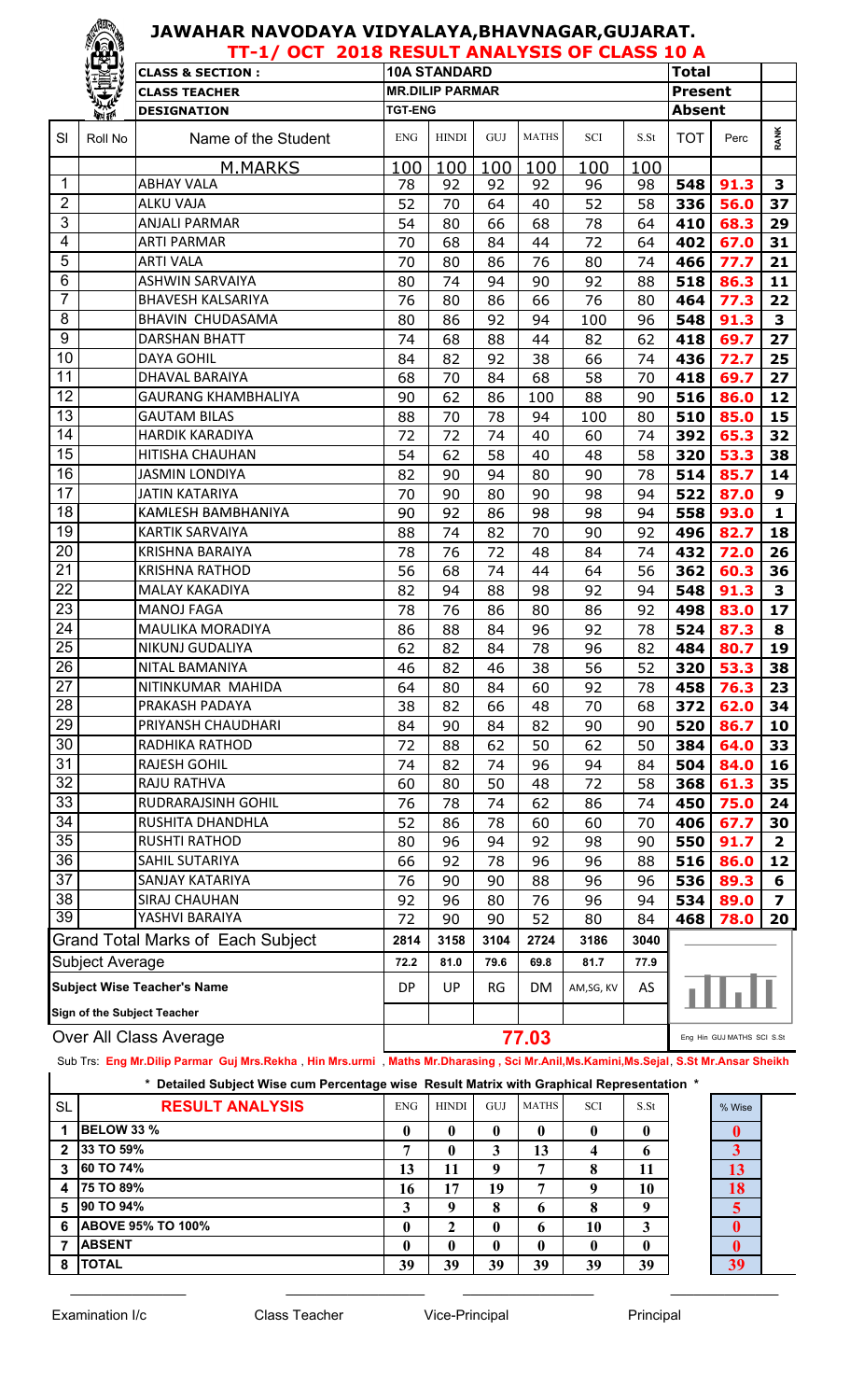|                        |                                    | TT-1/ OCT 2018 RESULT ANALYSIS OF CLASS 10B |                                     |                           |      |              |                 |      |                |      |                         |
|------------------------|------------------------------------|---------------------------------------------|-------------------------------------|---------------------------|------|--------------|-----------------|------|----------------|------|-------------------------|
|                        |                                    | <b>CLASS &amp; SECTION:</b>                 |                                     | <b>10B STANDARD</b>       |      |              |                 |      | <b>Total</b>   |      |                         |
|                        |                                    | <b>CLASS TEACHER</b>                        |                                     | <b>MR.DHARASINH MEENA</b> |      |              |                 |      | <b>Present</b> |      |                         |
| <b><i>ITH TEN</i></b>  |                                    | <b>DESIGNATION</b>                          | <b>TGT-MATHS</b>                    |                           |      |              |                 |      | <b>Absent</b>  |      |                         |
| SI                     | Roll No                            | Name of the Student                         | <b>ENG</b>                          | <b>HINDI</b>              | GUJ  | <b>MATHS</b> | <b>SCI</b>      | S.St | <b>TOT</b>     | Perc | <b>RANK</b>             |
|                        |                                    | M.MARKS                                     | 100                                 | 100                       | 100  | 100          | 100             | 100  |                |      |                         |
| $\mathbf{1}$           |                                    | <b>AKSHAY VALAKI</b>                        | 80                                  | 88                        | 86   | 88           | 90              | 94   | 526            | 87.7 | 6                       |
| $\overline{2}$         |                                    | <b>BHAGIRATH GOHIL</b>                      | 50                                  | 72                        | 62   | 38           | 42              | 42   | 306            | 51.0 | 38                      |
| 3                      |                                    | <b>BHAVIKA BABHANIYA</b>                    | 60                                  | 90                        | 80   | 62           | 54              | 52   | 398            | 66.3 | 30                      |
| 4                      |                                    | <b>CHETAN CHAUHAN</b>                       | 72                                  | 72                        | 82   | 58           | 78              | 90   | 452            | 75.3 | 20                      |
| 5                      |                                    | DARSHANA BAJAK                              | 70                                  | 94                        | 92   | 82           | 82              | 94   | 514            | 85.7 | 8                       |
| $6\phantom{1}$         |                                    | DHAVAL BHOJ                                 | 70                                  | 96                        | 88   | 88           | 92              | 94   | 528            | 88.0 | 3                       |
| $\overline{7}$         |                                    | <b>DHRUV BHALIYA</b>                        | 70                                  | 92                        | 72   | 80           | 90              | 86   | 490            | 81.7 | 16                      |
| 8                      |                                    | DIMPLE SARVAIYA                             | 66                                  | 86                        | 86   | 100          | 86              | 90   | 514            | 85.7 | 8                       |
| 9                      |                                    | <b>GUNJAN BHITORA</b>                       | 68                                  | 84                        | 82   | 54           | 60              | 78   | 426            | 71.0 | 27                      |
| 10                     |                                    | <b>HEMU GEDIYA</b>                          | 56                                  | 88                        | 84   | 78           | 72              | 82   | 460            | 76.7 | 19                      |
| 11                     |                                    | <b>JALPA JANI</b>                           | 68                                  | 88                        | 82   | 86           | 74              | 86   | 484            | 80.7 | 17                      |
| 12                     |                                    | <b>JAYDEEP CHAUHAN</b>                      | 74                                  | 80                        | 78   | 98           | 98              | 92   | 520            | 86.7 | $\overline{\mathbf{z}}$ |
| 13                     |                                    | <b>KASHYAP JOSHI</b>                        | 80                                  | 90                        | 84   | 52           | 68              | 70   | 444            | 74.0 | 23                      |
| 14                     |                                    | <b>KEYUSH GOHIL</b>                         | 72                                  | 70                        | 80   | 64           | 64              | 82   | 432            | 72.0 | 25                      |
| $\overline{15}$        |                                    | KRISHNA DHANDHLIYA                          | 68                                  | 88                        | 88   | 86           | 80              | 84   | 494            | 82.3 | 14                      |
| 16                     |                                    | <b>KRUPALAK DABHI</b>                       | 86                                  | 90                        | 90   | 68           | 82              | 98   | 514            | 85.7 | 8                       |
| 17                     |                                    | <b>KRUSHANDEV SARVAIYA</b>                  | 66                                  | 68                        | 72   | 48           | 54              | 88   | 396            | 66.0 | 31                      |
| 18                     |                                    | LAXMI GANAVA                                | 42                                  | 62                        | 56   | 54           | 38              | 52   | 304            | 50.7 | 39                      |
| $\overline{19}$        |                                    | <b>MAYANK PATEL</b>                         | 82                                  | 80                        | 84   | 90           | 96              | 96   | 528            | 88.0 | 3                       |
| 20                     |                                    | MITWA MATARIYA                              | 70                                  | 82                        | 92   | 90           | 82              | 90   | 506            | 84.3 | 12                      |
| 21                     |                                    | PARTH SOLANKI                               | 68                                  | 72                        | 82   | 50           | 66              | 88   | 426            | 71.0 | 27                      |
| 22                     |                                    | PRABHAT MER                                 | 46                                  | 58                        | 68   | 42           | 44              | 68   | 326            | 54.3 | 36                      |
| $\overline{23}$        |                                    | PRAGATI FAGA                                | 64                                  | 80                        | 80   | 50           | 68              | 88   | 430            | 71.7 | 26                      |
| 24                     |                                    | RAJU CHAUHAN                                | 84                                  | 90                        | 90   | 92           | 96              | 98   | 550            | 91.7 | $\mathbf{1}$            |
| 25                     |                                    | RAVIRAJ SINH JADAV                          | 68                                  | 90                        | 84   | 98           | 98              | 90   | 528            | 88.0 | 3                       |
| 26                     |                                    | <b>RUTU BHATT</b>                           | $\overline{40}$                     | 64                        | 64   | 44           | $\overline{46}$ | 60   | 318            | 53.0 | $\overline{37}$         |
| 27                     |                                    | <b>SAHIL MAKWANA</b>                        | 68                                  | 76                        | 76   | 66           | 88              | 90   | 464            | 77.3 | 18                      |
| 28                     |                                    | SANDEEP GONDALIYA                           | 68                                  | 88                        | 82   | 40           | 80              | 58   | 416            | 69.3 | 29                      |
| 29                     |                                    | <b>SAVAN CHAUHAN</b>                        | 74                                  | 90                        | 80   | 98           | 96              | 94   | 532            | 88.7 | $\mathbf{2}$            |
| 30                     |                                    | SRISHATI GOSWAMI                            | 70                                  | 92                        | 80   | 86           | 82              | 86   | 496            | 82.7 | 13                      |
| 31                     |                                    | <b>SUNIL BHIL</b>                           | 54                                  | 74                        | 60   | 38           | 42              | 80   | 348            | 58.0 | 35                      |
| 32                     |                                    | TANVI RATHOD                                | 62                                  | 72                        | 80   | 44           | 44              | 70   | 372            | 62.0 | 32                      |
| 33                     |                                    | <b>UDAYRAJ GOHIL</b>                        | 72                                  | 76                        | 72   | 62           | 88              | 70   | 440            | 73.3 | 24                      |
| 34                     |                                    | URMILA GOHIL                                | 66                                  | 90                        | 88   | 68           | 68              | 68   | 448            | 74.7 | 21                      |
| $\overline{35}$        |                                    | UTTAM KANKOTIYA                             | 80                                  | 92                        | 86   | 70           | 92              | 90   | 510            | 85.0 | 11                      |
| 36                     |                                    | UTTAM TADHA                                 | 74                                  | 76                        | 86   | 58           | 70              | 84   | 448            | 74.7 | 21                      |
| $\overline{37}$        |                                    | VANDANA KAMALIYA                            | 40                                  | 74                        | 78   | 44           | 38              | 78   | 352            | 58.7 | 33                      |
| 38                     |                                    | VIKAS DHANDHLIYA                            | 80                                  | 84                        | 86   | 68           | 84              | 90   | 492            | 82.0 | 15                      |
| 39                     |                                    | VINA PANDYA                                 | 56                                  | 82                        | 80   | 46           | 40              | 46   | 350            | 58.3 | 34                      |
|                        |                                    | <b>Grand Total Marks of Each Subject</b>    | 2604                                | 3180                      | 3122 | 2628         | 2812            | 3136 |                |      |                         |
|                        | <b>Subject Average</b>             |                                             | 66.8                                | 81.5                      | 80.1 | 67.4         | 72.1            | 80.4 |                |      |                         |
|                        | <b>Subject Wise Teacher's Name</b> |                                             | DP                                  | <b>BS</b>                 | RG   | DM           | AM,SG,KV        | AS   |                |      |                         |
|                        | <b>Sign of the Subject Teacher</b> |                                             |                                     |                           |      |              |                 |      |                |      |                         |
| Over All Class Average |                                    |                                             | 74.71<br>Eng Hin GUJ MATHS SCI S.St |                           |      |              |                 |      |                |      |                         |

Sub Trs: **Eng Mr.Dilip Parmar Guj Mrs.Rekha** , **Hin Mrs.Bhavna** , **Maths Mr.Dharasing , Sci Mr.Anil,Ms.Kamini,Ms.Sejal**, **S.St Mr.Ansar Sheikh**

|                         | Detailed Subject Wise cum Percentage wise Result Matrix with Graphical Representation *<br>$\star$ |              |              |              |              |            |              |        |  |
|-------------------------|----------------------------------------------------------------------------------------------------|--------------|--------------|--------------|--------------|------------|--------------|--------|--|
| <b>SL</b>               | <b>RESULT ANALYSIS</b>                                                                             | <b>ENG</b>   | <b>HINDI</b> | <b>GUJ</b>   | <b>MATHS</b> | <b>SCI</b> | S St         | % Wise |  |
|                         | <b>BELOW 33 %</b>                                                                                  | 0            | 0            | $\mathbf{0}$ |              | 0          | 0            | o      |  |
| $\mathbf{2}$            | 33 TO 59%                                                                                          | 8            |              |              | 16           | 10         | 5            | ៗ      |  |
| 3                       | <b>60 TO 74%</b>                                                                                   | 24           | 10           | 7            | 8            | 9          | 6            | 12     |  |
| $\overline{\mathbf{4}}$ | <b>75 TO 89%</b>                                                                                   |              | 16           | 27           | 8            | 11         | 13           | 19     |  |
| 5                       | 90 TO 94%                                                                                          | 0            | 11           | 4            | 3            | 4          | 12           |        |  |
| 6                       | <b>ABOVE 95% TO 100%</b>                                                                           | $\mathbf{0}$ |              | $\mathbf{0}$ | 4            | 5          | 3            |        |  |
|                         | <b>ABSENT</b>                                                                                      | $\mathbf{0}$ | 0            | 0            | 0            | 0          | $\mathbf{0}$ | 0      |  |
| 8                       | <b>TOTAL</b>                                                                                       | 39           | 39           | 39           | 39           | 39         | 39           | 39     |  |

\_\_\_\_\_\_\_\_\_\_\_\_\_\_\_ \_\_\_\_\_\_\_\_\_\_\_\_\_\_\_\_\_\_ \_\_\_\_\_\_\_\_\_\_\_\_\_\_\_\_\_ \_\_\_\_\_\_\_\_\_\_\_\_\_\_

**REA**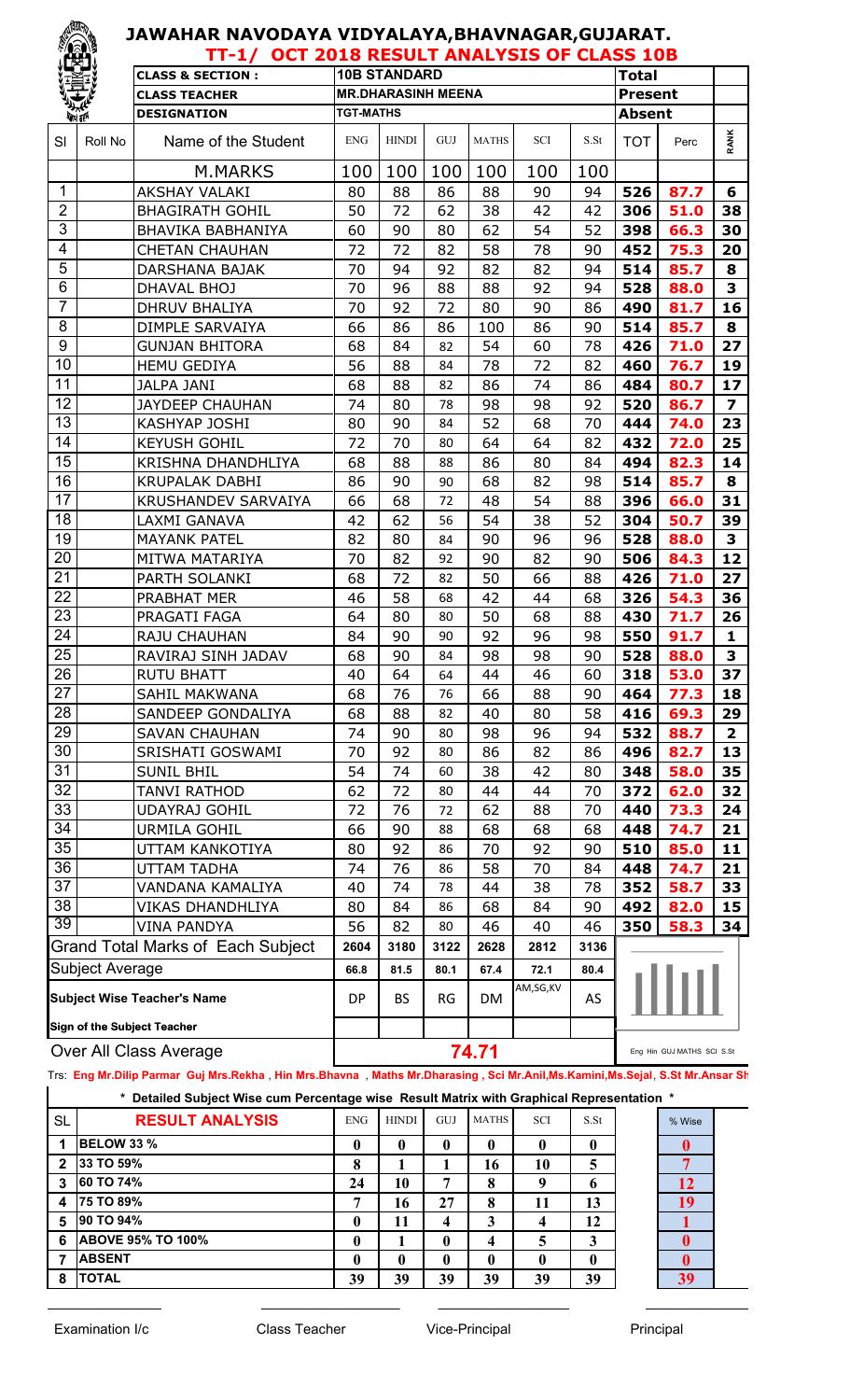#### **JAWAHAR NAVODAYA VIDYALAYA,BHAVNAGAR,GUJARAT. TT-1/ OCT 2018 RESULT ANALYSIS OF CLASS 11 A**

|                         | <b>LED!</b>            | TI-I) OCI ZUIO RESUET ANALISIS OI CEASS II A |                 |                      |       |                        |            |              |                |                            |                         |
|-------------------------|------------------------|----------------------------------------------|-----------------|----------------------|-------|------------------------|------------|--------------|----------------|----------------------------|-------------------------|
|                         |                        | <b>CLASS &amp; SECTION:</b>                  |                 |                      |       | 11 A(SCIENCE) STANDARD |            |              | <b>Total</b>   |                            |                         |
|                         |                        | <b>CLASS TEACHER</b>                         |                 | <b>MR.ANIL MEENA</b> |       |                        |            |              | <b>Present</b> |                            |                         |
|                         | <b><i>Port aft</i></b> | <b>DESIGNATION</b>                           | <b>PGT-CHEM</b> |                      |       |                        |            |              | <b>Absent</b>  |                            |                         |
| SI                      | Roll No                | Name of the Student                          | <b>ENG</b>      | <b>HINDI</b>         | PHY   | <b>CHEM</b>            | <b>BIO</b> | <b>MATHS</b> | <b>TOT</b>     | Perc                       | RANK                    |
|                         |                        | <b>M.MARKS</b>                               | 100             | 100                  | 100   | 100                    | 100        | 100          |                |                            |                         |
| 1                       |                        | ANIKET VALA                                  | 66              | 94                   | 64    | 79                     |            | 95           | 398            | 79.5                       | 4                       |
| $\overline{2}$          |                        | <b>ANKIT CHAUHAN</b>                         | 61              | 93                   | 96    | 94                     | 94         |              | 438            | 87.6                       | $\mathbf{1}$            |
| 3                       |                        | <b>ASHISH SOLANKI</b>                        | 50              | 90                   | 66    | 89                     |            | 68           | 362            | 72.5                       | 10                      |
| $\overline{\mathbf{4}}$ |                        | <b>BHAVIK BARAL</b>                          | 45              | 89                   | 63    | 60                     |            | 80           | 337            | 67.3                       | 14                      |
| 5                       |                        | <b>CHHATRAPAL VALA</b>                       | 57              | 90                   | 73    | 76                     |            | 92           | 388            | 77.5                       | 5                       |
| 6                       |                        | <b>CHINTAN JANI</b>                          | 57              | 93                   | 56    | 84                     | 77         |              | 367            | 73.3                       | 9                       |
| 7                       |                        | <b>DHRUV NAMSHA</b>                          | 42              | 90                   | 47    | 77                     |            | 53           | 309            | 61.9                       | 18                      |
| 8                       |                        | KARTIK CHAUDHARI                             | 59              | 89                   | 81    | 74                     |            | 83           | 386            | 77.3                       | 6                       |
| 9                       |                        | <b>KAUSHIK RATHOD</b>                        | 49              | 89                   | 77    | 73                     | 89         |              | 376            | 75.3                       | 8                       |
| 10                      |                        | PARTH RAMANA                                 | 56              | 96                   | 64    | 93                     | 96         |              | 405            | 81.0                       | $\overline{\mathbf{2}}$ |
| 11                      |                        | PRATHAM PATEL                                | 61              | 90                   | 94    | 81                     | 76         |              | 402            | 80.5                       | 3                       |
| 12                      |                        | <b>RAKESH PANDYA</b>                         | 45              | 86                   | 64    | 87                     | 66         |              | 348            | 69.7                       | 13                      |
| 13                      |                        | ROHIT JOLIYA                                 | 58              | 89                   | 66    | 79                     |            | 65           | 356            | 71.2                       | 11                      |
| 14                      |                        | <b>SAHDEV LADHAVA</b>                        | 38              | 91                   | 64    | 70                     |            | 58           | 322            | 64.3                       | 17                      |
| 15                      |                        | <b>SHIVAM TRIVEDI</b>                        | 50              | 83                   | 56    | 76                     | 64         |              | 328            | 65.6                       | 15                      |
| 16                      |                        | SHUBHAM SOLONKI                              | 51              | 95                   | 69    | 76                     |            | 64           | 354            | 70.9                       | 12                      |
| 17                      |                        | TAPAN PANDYA                                 | 42              | 84                   | 59    | 76                     | 66         |              | 326            | 65.1                       | 16                      |
| 18                      |                        | VAIDEHI GOYANI                               | 51              | 91                   | 71    | 80                     | 87         |              | 381            | 76.2                       | $\overline{\mathbf{z}}$ |
| 19                      |                        | PIYUSH MAKWANA                               | 29              | 80                   | 46    | 59                     |            | 33           | 246            | 49.3                       | 20                      |
| 20                      |                        | <b>BANSARI DANGODARA</b>                     | 34              | 85                   | 50    | 60                     | 46         |              | 275            | 54.9                       | 19                      |
|                         |                        | <b>Grand Total Marks of Each Subject</b>     | 1001            | 1785                 | 1326  | 1541                   | 760        | 691          |                |                            |                         |
|                         | <b>Subject Average</b> |                                              | 50.1            | 89.3                 | 66.3  | 77.1                   | 76.0       | 69.1         |                |                            |                         |
|                         |                        | <b>Subject Wise Teacher's Name</b>           | <b>MNK</b>      | UP                   | KV    | <b>ANM</b>             | SG         | <b>ANC</b>   |                |                            |                         |
|                         |                        | Sign of the Subject Teacher                  |                 |                      |       |                        |            |              |                |                            |                         |
|                         |                        | Over All Class Average                       |                 |                      | 71.29 |                        |            |              |                | Eng Hin PHY CHEM BIO MATHS |                         |

Sub Trs: **Eng Mr.MNK Hin Mrs.Urmi** , **Maths Mr.ANC , Bio-Ms.Sejal** - Chem:Mr.Anil Meena,Phy, Ms.Kamini Vilhekar,

\_\_\_\_\_\_\_\_\_\_\_\_\_\_\_ \_\_\_\_\_\_\_\_\_\_\_\_\_\_\_\_\_\_ \_\_\_\_\_\_\_\_\_\_\_\_\_\_\_\_\_ \_\_\_\_\_\_\_\_\_\_\_\_\_\_

|                  | * Detailed Subject Wise cum Percentage wise Result Matrix with Graphical Representation * |              |              |              |             |            |              |        |  |
|------------------|-------------------------------------------------------------------------------------------|--------------|--------------|--------------|-------------|------------|--------------|--------|--|
| <b>SL</b>        | <b>RESULT ANALYSIS</b>                                                                    | <b>ENG</b>   | <b>HINDI</b> | <b>PHY</b>   | <b>CHEM</b> | <b>BIO</b> | <b>MATHS</b> | % Wise |  |
|                  | <b>BELOW 33 %</b>                                                                         |              | 0            |              | 0           |            | 0            |        |  |
| $\overline{2}$   | 33 TO 59%                                                                                 | 16           | $\mathbf{0}$ | 6            |             |            | 3            | 2      |  |
| 3                | 60 TO 74%                                                                                 | 3            | $\mathbf 0$  | 10           | 4           |            | 3            | 10     |  |
| $\boldsymbol{4}$ | <b>75 TO 89%</b>                                                                          | $\mathbf 0$  | q            |              | 13          | 4          |              |        |  |
| 5                | 90 TO 94%                                                                                 | $\mathbf{0}$ | q            | $\mathbf{0}$ |             |            |              |        |  |
| 6                | <b>ABOVE 95% TO 100%</b>                                                                  | 0            | 2            | 2            |             |            |              |        |  |
| 7                | <b>ABSENT</b>                                                                             | 0            | $\mathbf{0}$ |              | 0           |            | $\bf{0}$     | 0      |  |
| 8                | <b>TOTAL</b>                                                                              | 20           | 20           | 20           | 20          | 10         | 10           | 20     |  |

Examination I/c **Class Teacher** Vice-Principal Principal Principal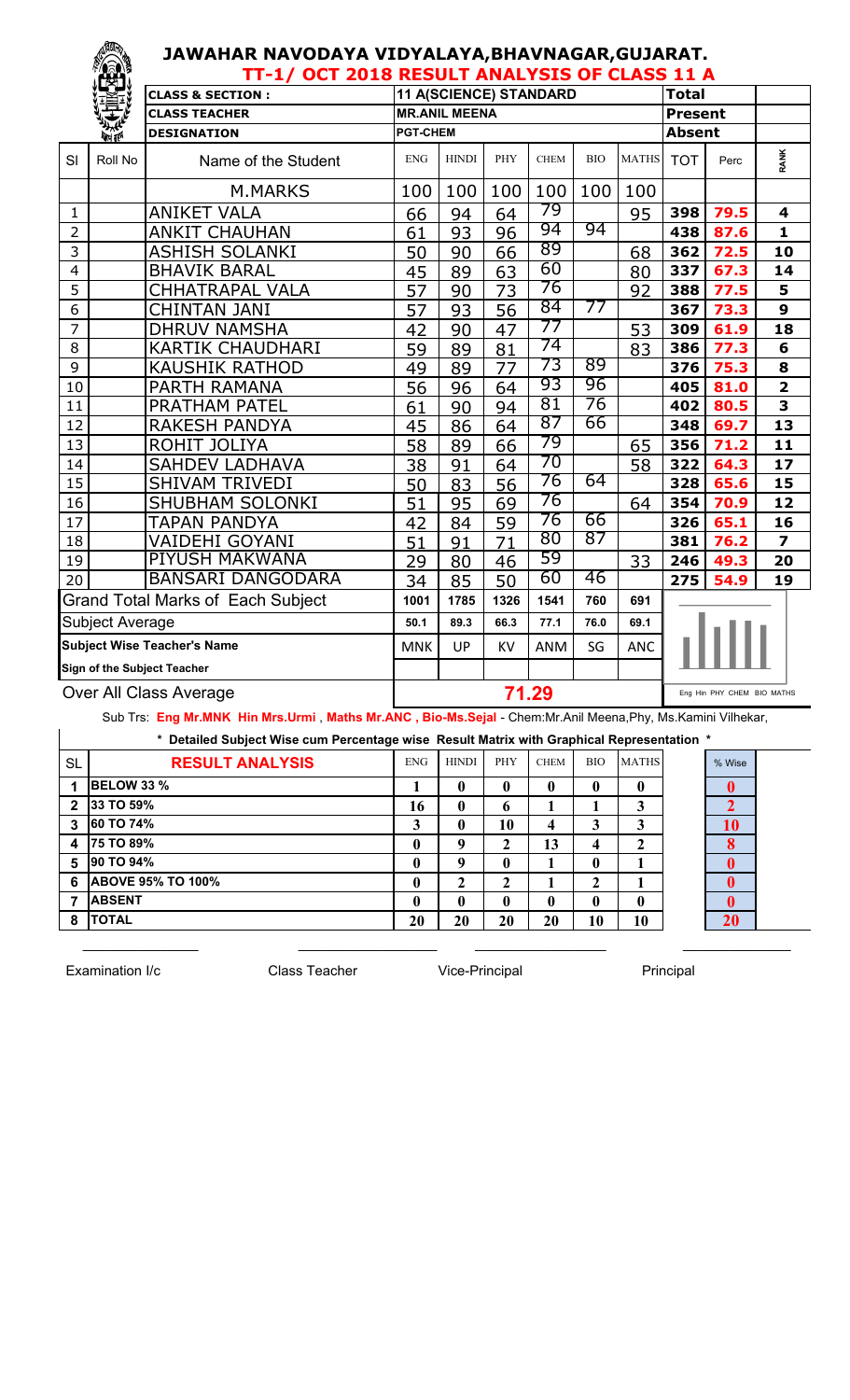|                 |                            | TT-1 / OCT 2018 RESULT ANALYSIS OF CLASS 11 B |            |                               |           |                    |            |                   |                    |                 |
|-----------------|----------------------------|-----------------------------------------------|------------|-------------------------------|-----------|--------------------|------------|-------------------|--------------------|-----------------|
|                 |                            | <b>CLASS &amp; SECTION:</b>                   |            | <b>11B(COMMERCE) STANDARD</b> |           |                    |            | <b>Total</b>      |                    |                 |
|                 |                            | <b>CLASS TEACHER</b>                          |            | <b>MR.PANKAJKUMAR</b>         |           |                    |            | <b>Present</b>    |                    |                 |
|                 | <b>Viri de<sup>n</sup></b> | <b>DESIGNATION</b>                            | PGT-ECO    |                               |           |                    |            | <b>Absent</b>     |                    |                 |
| SI              | Roll No                    | Name of the Student                           | <b>ENG</b> | <b>HINDI</b>                  | <b>BS</b> | <b>ACCOU</b><br>NT | <b>ECO</b> | <b>TOT</b>        | Perc               | <b>RANK</b>     |
|                 |                            | <b>M.MARKS</b>                                | 100        | 100                           | 100       | 100                | 100        | 100               |                    |                 |
| 1               |                            | <b>AMISHA KHETANI</b>                         | 57         | AB                            | 59        | 44                 | AB         | 160               | 32.1               | $\overline{23}$ |
| $\overline{2}$  |                            | <b>ASHISH MAKWANA</b>                         | 49         | 85                            | 62        | 58                 | 64         | $\overline{318}$  | 63.6               | 14              |
| 3               |                            | <b>DHRUTI VARSANI</b>                         | 57         | 90                            | 71        | 69                 | 88         | 375               | 74.9               | $\overline{4}$  |
| 4               |                            | <b>DIVYA LAKHNOTRA</b>                        | 47         | 90                            | 83        | 74                 | 84         | 379               | 75.7               | $\overline{3}$  |
| $\overline{5}$  |                            | <b>DIVYESH DAVARIYA</b>                       | 33         | 90                            | 77        | 64                 | 68         | 332               | 66.3               | 11              |
| 6               |                            | <b>HEMAXI NAKUM</b>                           | 34         | 81                            | 61        | 33                 | 49         | 258               | 51.7               | 20              |
| $\overline{7}$  |                            | <b>JAY BHANDERI</b>                           | 34         | 85                            | 63        | 76                 | 74         | 332               | 66.3               | 10              |
| 8               |                            | <b>JAY CHAUHAN</b>                            | 50         | 86                            | 87        | 84                 | 99         | 406               | 81.2               | $\mathbf{1}$    |
| 9               |                            | <b>JINAL LATHIYA</b>                          | 49         | 90                            | 86        | 72                 | 74         | $\overline{371}$  | 74.1               | $\overline{6}$  |
| 10              |                            | <b>KINJAL MAKWANA</b>                         | 59         | 93                            | 78        | 71                 | 74         | 374               | 74.8               | $\overline{5}$  |
| 11              |                            | <b>MEGHA KOTADIYA</b>                         | 41         | 86                            | 67        | 54                 | 66         | $\overline{3}$ 15 | 62.9               | 16              |
| 12              |                            | <b>MIRA KATHIRIYA</b>                         | 45         | 90                            | 72        | 59                 | 60         | 326               | 65.2               | 12              |
| 13              |                            | MITUL DUDHAREJIYA                             | 34         | 78                            | 70        | 60                 | 49         | $\frac{1}{290}$   | 58.1               | 18              |
| 14              |                            | <b>NIDHI SAVALIYA</b>                         | 42         | 89                            | 76        | 74                 | 74         | 355               | 70.9               | 8               |
| $\overline{15}$ |                            | POOJA KUSHWAHA                                | 64         | 86                            | 71        | 61                 | 78         | 360               | 72.0               | $\overline{7}$  |
| 16              |                            | <b>RAVI SAV</b>                               | 50         | 88                            | 73        | 57                 | 68         | $\frac{1}{335}$   | 67.0               | $\overline{9}$  |
| 17              |                            | <b>RUCHITA RATHOD</b>                         | 53         | 95                            | 69        | 79                 | 88         | 383               | 76.7               | $\overline{2}$  |
| 18              |                            | <b>RUDRESH</b><br><b>DAVE</b>                 | 44         | 90                            | 56        | 46                 | 56         | 291               | 58.3               | 17              |
| 19              |                            | <b>RUTVIK MANGUKIYA</b>                       | 42         | 89                            | 60        | 49                 | 81         | 321               | 64.2               | 13              |
| 20              |                            | <b>TANVI LAKHANI</b>                          | 34         | 88                            | AB        | 43                 | 46         | 211               | 42.2               | 22              |
| $\overline{21}$ |                            | <b>URVISHA GODHANI</b>                        | 34         | 91                            | 66        | 57                 | 70         | $\overline{317}$  | 63.5               | $\overline{15}$ |
| 22              |                            | <b>UTTAM SUTARIYA</b>                         | 30         | 88                            | 49        | 46                 | 68         | 279               | 55.9               | 19              |
| 23              |                            | <b>DHARMSHI CHOPDA</b>                        | 29         | 81                            | 50        | 28                 | 31         | 219               | 43.9               | 21              |
|                 |                            | <b>Grand Total Marks of Each Subject</b>      | 1011       | 1928                          | 1504      | 1359               | 1505       |                   |                    |                 |
|                 | Subject Average            |                                               | 44.0       | 87.6                          | 68.4      | 59.1               | 68.4       |                   |                    |                 |
|                 |                            | <b>Subject Wise Teacher's Name</b>            | <b>MNK</b> | UP                            | SGG       | SGG                | PK         |                   |                    |                 |
|                 |                            | <b>Sign of the Subject Teacher</b>            |            |                               |           |                    |            |                   |                    |                 |
|                 |                            | Over All Class Average                        |            |                               | 54.57     |                    |            |                   | Eng Hin BS ACC ECO |                 |

Sub Trs: **Eng Mr.MNK Hin Mrs.Urmi** , **BS Mr.S.G.Gayakwad , Account tMr.S.G.Gayakwad - Eco- Mr.PankajKumar**

| * Detailed Subject Wise cum Percentage wise Result Matrix with Graphical Representation * |
|-------------------------------------------------------------------------------------------|
|                                                                                           |

|              | * Detailed Subject Wise cum Percentage wise Result Matrix with Graphical Representation * |              |              |           |                    |            |          |  |
|--------------|-------------------------------------------------------------------------------------------|--------------|--------------|-----------|--------------------|------------|----------|--|
| <b>SL</b>    | <b>RESULT ANALYSIS</b>                                                                    | <b>ENG</b>   | <b>HINDI</b> | <b>BS</b> | <b>ACCOU</b><br>NT | <b>ECO</b> | % Wise   |  |
|              | <b>BELOW 33 %</b>                                                                         | 2            | 0            | 0         |                    |            |          |  |
| $\mathbf{2}$ | 33 TO 59%                                                                                 | 20           | 0            |           | 11                 | 4          | 6        |  |
| 3            | 60 TO 74%                                                                                 |              | 0            | 12        | 6                  | 11         | 13       |  |
| 4            | 75 TO 89%                                                                                 | $\mathbf{0}$ | 13           | O         | 5                  | 5          |          |  |
| 5            | 90 TO 94%                                                                                 | $\mathbf{0}$ | 8            | 0         | $\mathbf 0$        | 0          | $\bf{0}$ |  |
| 6            | <b>ABOVE 95% TO 100%</b>                                                                  | $\mathbf{0}$ |              |           | $\mathbf{0}$       |            | $\bf{0}$ |  |
| 7            | <b>ABSENT</b>                                                                             | $\mathbf{0}$ | 0            |           | $\mathbf{0}$       | 0          | $\bf{0}$ |  |
| 8            | <b>TOTAL</b>                                                                              | 23           | 22           | 23        | 23                 | 22         | 23       |  |

 $\_$  , and the set of the set of the set of the set of the set of the set of the set of the set of the set of the set of the set of the set of the set of the set of the set of the set of the set of the set of the set of th

Examination I/c **Class Teacher** Vice-Principal Principal Principal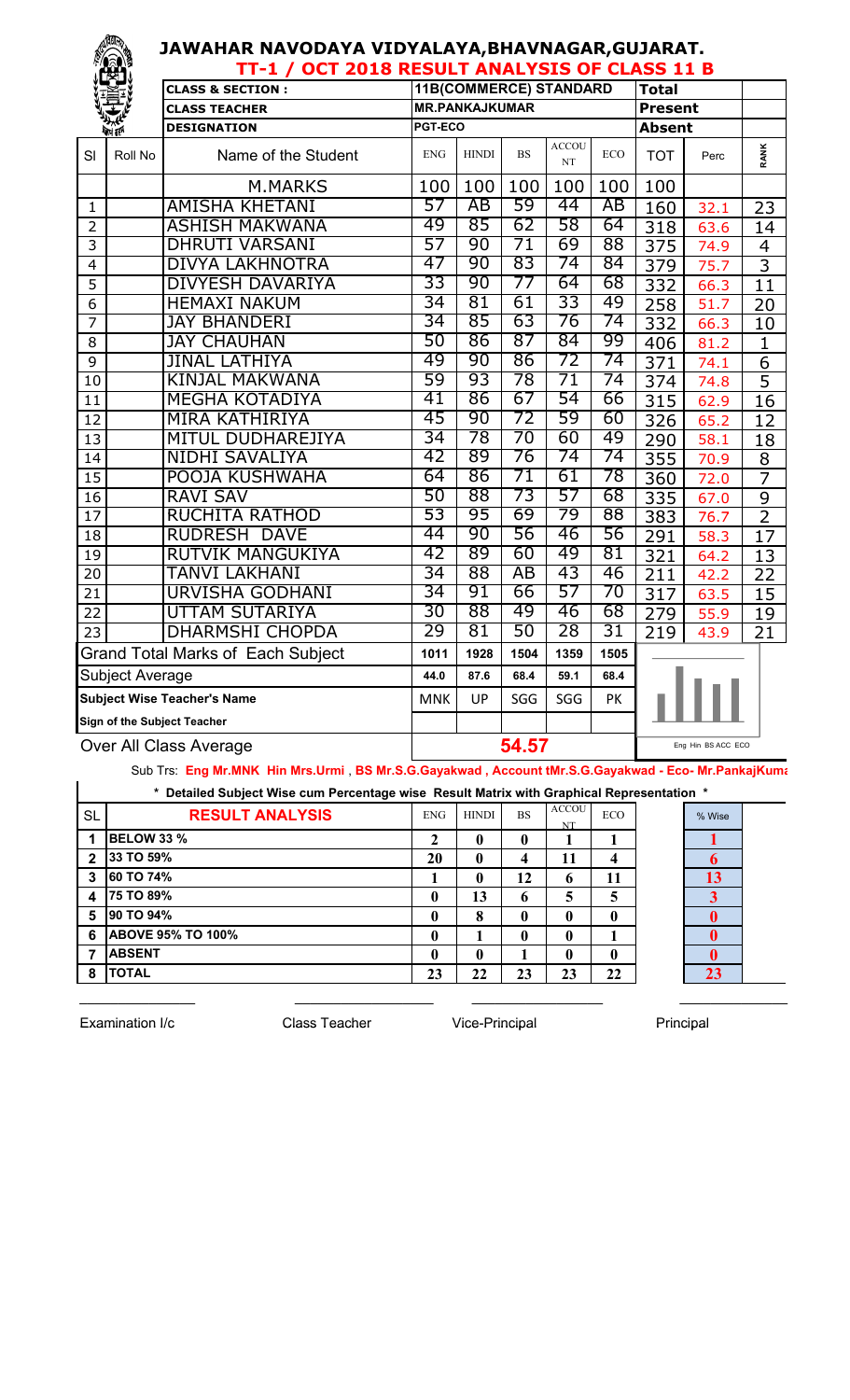|                 | ïËS Ï                  | TT-1 / OCT 2018 RESULT ANALYSIS OF CLASS 12 A                                                             |                |                     |      |                        |            |              |                |                            |                         |
|-----------------|------------------------|-----------------------------------------------------------------------------------------------------------|----------------|---------------------|------|------------------------|------------|--------------|----------------|----------------------------|-------------------------|
|                 |                        | <b>CLASS &amp; SECTION:</b>                                                                               |                |                     |      | 12 A(SCIENCE) STANDARD |            |              | <b>Total</b>   |                            |                         |
|                 | 掌                      | <b>CLASS TEACHER</b>                                                                                      |                | <b>MR.M.N.NIKAM</b> |      |                        |            |              | <b>Present</b> |                            |                         |
|                 | 美學                     | <b>DESIGNATION</b>                                                                                        | <b>PGT-ENG</b> |                     |      |                        |            |              | <b>Absent</b>  |                            |                         |
| SI              | Roll No                | Name of the Student                                                                                       | <b>ENG</b>     | <b>HINDI</b>        | PHY  | <b>CHEM</b>            | <b>BIO</b> | <b>MATHS</b> | <b>TOT</b>     | Perc                       | <b>RANK</b>             |
|                 |                        | <b>M.MARKS</b>                                                                                            | 100            | 100                 | 100  | 100                    | 100        | 100          |                |                            |                         |
| $\mathbf{1}$    |                        | <b>AKASH PALADIYA</b>                                                                                     | 59             | 94                  | 90   | 93                     |            | 96           | 432            | 86.3                       | $\mathbf{1}$            |
| $\overline{2}$  |                        | <b>AMIT BORICHA</b>                                                                                       | 39             | 98                  | 67   | 67                     | 94         |              | 365            | 73.0                       | 14                      |
| 3               |                        | <b>ARYAN UMAT</b>                                                                                         | 63             | 73                  | 39   | 69                     |            | 58           | 301            | 60.1                       | 38                      |
| $\overline{4}$  |                        | <b>ATUL MAKWANA</b>                                                                                       | 61             | 85                  | 64   | 86                     |            | 92           | 388            | 77.6                       | $\mathbf{9}$            |
| 5               |                        | <b>BANSARI GODHANI</b>                                                                                    | 45             | 94                  | 39   | 64                     |            | 51           | 293            | 58.5                       | 39                      |
| 6               |                        | <b>BHAGIRATH KAPADIYA</b>                                                                                 | 37             | 78                  | 69   | 71                     |            | 65           | 320            | 63.9                       | 35                      |
| $\overline{7}$  |                        | <b>BHARGAV JANI</b>                                                                                       | 24             | 68                  | 96   | 79                     |            | 76           | 342            | 68.4                       | 28                      |
| 8               |                        | <b>BHAUTIK MAHIDA</b>                                                                                     | 38             | 94                  | 47   | 70                     | 90         |              | 339            | 67.8                       | 30                      |
| 9               |                        | <b>BHAVESH DEGDA</b>                                                                                      | 38             | 85                  | 71   | 79                     | 96         |              | 369            | 73.7                       | 13                      |
| 10              |                        | <b>BHAVIK BHIL</b>                                                                                        | 66             | 94                  | 83   | 83                     |            | 82           | 407            | 81.5                       | $\overline{\mathbf{4}}$ |
| 11              |                        | <b>BHAVIN GILATAR</b>                                                                                     | 41             | 89                  | 57   | 66                     | 93         |              | 345            | 69.1                       | 24                      |
| 12              |                        | <b>DASHRATH DODIYA</b>                                                                                    | 33             | 71                  | 47   | 74                     |            | 66           | 292            | 58.3                       | 40                      |
| 13              |                        | <b>DASHRATH RATHOD</b>                                                                                    | 41             | 83                  | 56   | 79                     | 96         |              | 353            | 70.7                       | 17                      |
| 14              |                        | <b>DHARA VALIYA</b>                                                                                       | 49             | 94                  | 77   | 90                     | 97         |              | 407            | 81.4                       | 5                       |
| 15              |                        | <b>DHRUVI AGRAWAT</b>                                                                                     | 47             | 90                  | 69   | 76                     |            | 70           | 351            | 70.3                       | 21                      |
| 16              |                        | DHVANI KANJIYA                                                                                            | 44             | 85                  | 76   | 79                     | 93         |              | 376            | 75.2                       | 12                      |
| 17              |                        | <b>GAYATRI DANGIYA</b>                                                                                    | 38             | 81                  | 53   | 80                     | 86         |              | 338            | 67.6                       | 32                      |
| 18              |                        | GIGABHAI KAMALIYA                                                                                         | 70             | 94                  | 87   | 77                     |            | 91           | 419            | 83.8                       | 3                       |
| 19              |                        | <b>GURUDATT AGRAWAL</b>                                                                                   | 38             | 88                  | 49   | 69                     | 87         |              | 330            | 66.0                       | 33                      |
| 20              |                        | <b>HARDIK PARMAR</b>                                                                                      | 41             | 81                  | 61   | 86                     |            | 71           | 340            | 68.1                       | 29                      |
| 21              |                        | <b>INDRAJEETSINH GOHIL</b>                                                                                | 54             | 93                  | 69   | 89                     | 97         |              | 401            | 80.2                       | 6                       |
| 22              |                        | JAGRUTI GILATAR                                                                                           | 44             | 94                  | 70   | 73                     | 74         |              | 355            | 71.0                       | 16                      |
| 23              |                        | <b>JALAK PANDYA</b>                                                                                       | 45             | 90                  | 74   | 80                     |            | 95           | 384            | 76.9                       | 10                      |
| 24              |                        | <b>JANKI DAVE</b>                                                                                         | 33             | 86                  | 66   | 79                     | 80         |              | 344            | 68.7                       | 26                      |
| $\overline{25}$ |                        | <b>JAYDEEP JANI</b>                                                                                       | 39             | 95                  | 76   | 70                     |            | 71           | 351            | 70.1                       | 22                      |
| 26              |                        | KAILASH DHAPA                                                                                             | 28             | 90                  | 51   | 63                     | 86         |              | 318            | 63.6                       | 36                      |
| 27              |                        | KAMALAKSHI CHAUDHARI                                                                                      | 40             | 85                  | 61   | 60                     | 91         |              | 338            | 67.6                       | 31                      |
| 28              |                        | <b>KINJAL BARAIYA</b>                                                                                     | 47             | 94                  | 64   | 60                     | 94         |              | 359            | 71.8                       | 15                      |
| 29              |                        | <b>KRISHNPAL MORI</b>                                                                                     | 56             | 80                  | 83   | 86                     |            | 92           | 397            | 79.3                       | $\overline{\mathbf{z}}$ |
| 30              |                        | <b>KUNDAN GODHADARA</b>                                                                                   | 28             | 86                  | 40   | 69                     |            | 51           | 274            | 54.8                       | 42                      |
| 31              |                        | <b>MANSI PANDYA</b>                                                                                       | 33             | 85                  | 40   | 79                     | 69         |              | 305            | 61.0                       | 37                      |
| 32              |                        | <b>MIHIR MIYATRA</b>                                                                                      | 44             | 84                  | 59   | 70                     | 91         |              | 348            | 69.6                       | 23                      |
| 33              |                        | <b>MITRAJSINH GOHIL</b>                                                                                   | 38             | 85                  | 63   | 80                     |            | 86           | 352            | 70.4                       | 20                      |
| 34              |                        | <b>MOHITSINH MORI</b>                                                                                     | 41             | 86                  | 57   | 76                     | 93         |              | 353            | 70.6                       | 18                      |
| 35              |                        | <b>MOHIIT PANDYA</b>                                                                                      | 50             | 75                  | 94   | 69                     |            | 95           | 383            | 76.6                       | 11                      |
| 36              |                        | RAJBHA RANA                                                                                               | 27             | 86                  | 70   | 84                     |            | 77           | 345            | 68.9                       | 25                      |
| 37              |                        | <b>ROHIT S</b>                                                                                            | 51             | 86                  | 69   | 74                     |            | 62           | 342            | 68.4                       | 27                      |
| 38              |                        | <b>TUSHAR GOHIL</b>                                                                                       | 54             | 89                  | 96   | 96                     |            | 97           | 431            | 86.2                       | $\overline{\mathbf{2}}$ |
| 39              |                        | UNNATI MORADIYA                                                                                           | 46             | 89                  | 60   | 67                     | 90         |              | 352            | 70.4                       | 19                      |
| 40              |                        | VRUTIK PATELIYA                                                                                           | 51             | 85                  | 79   | 80                     | 99         |              | 393            | 78.6                       | 8                       |
| 41              |                        | YASHWANK SUMRA                                                                                            | 58             | 78                  | 40   | 73                     |            | 41           | 289            | 57.9                       | 41                      |
| 42              |                        | YUVRAJ DAMOR                                                                                              | 41             | 81                  | 53   | 69                     | 86         |              | 329            | 65.9                       | 34                      |
|                 |                        | <b>Grand Total Marks of Each Subject</b>                                                                  | 1860           | 3616                | 2729 | 3177                   | 1881       | 1585         |                |                            |                         |
|                 | <b>Subject Average</b> |                                                                                                           | 44.3           | 86.1                | 65.0 | 75.6                   | 89.6       | 75.5         |                |                            |                         |
|                 |                        | <b>Subject Wise Teacher's Name</b>                                                                        | <b>MNK</b>     | UP.                 | KV.  | <b>ANM</b>             | SG         | ANC          |                |                            |                         |
|                 |                        | Sign of the Subject Teacher                                                                               |                |                     |      |                        |            |              |                |                            |                         |
|                 |                        | Over All Class Average                                                                                    |                |                     |      | 72.68                  |            |              |                | Eng Hin PHY CHEM BIO MATHS |                         |
|                 |                        | Sub Trs: Eng Mr.MNK Hin Mrs.Urmi, Maths Mr.ANC, Bio-Ms.Sejal-Chem:Mr.Anil Meena, Phy, Ms.Kamini Vilhekar, |                |                     |      |                        |            |              |                |                            |                         |
|                 |                        | * Detailed Subject Wise cum Percentage wise Pesult Matrix with Crapbical Penresentation *                 |                |                     |      |                        |            |              |                |                            |                         |

|           | Detailed Subject Wise cum Percentage wise Result Matrix with Graphical Representation * |            |                |            |             |            |              |           |        |
|-----------|-----------------------------------------------------------------------------------------|------------|----------------|------------|-------------|------------|--------------|-----------|--------|
| <b>SL</b> | <b>RESULT ANALYSIS</b>                                                                  | <b>ENG</b> | <b>HINDI</b>   | <b>PHY</b> | <b>CHEM</b> | <b>BIO</b> | <b>MATHS</b> |           | % Wise |
|           | <b>BELOW 33 %</b>                                                                       | 4          | $\mathbf{0}$   | 0          |             | 0          | 0            |           |        |
| 2         | 33 TO 59%                                                                               | 34         | 0              | 15         |             | 0          | 4            |           |        |
| 3         | 60 TO 74%                                                                               | 4          | 3              | 15         | 18          |            | 6            |           | 26     |
| 4         | 75 TO 89%                                                                               | 0          | 25             | 8          | 21          | 6          | 4            |           | 12     |
| 5         | 90 TO 94%                                                                               | 0          | 12             |            |             | 8          | 3            |           |        |
| 6         | <b>ABOVE 95% TO 100%</b>                                                                | 0          |                | 3          |             | 6          | 4            |           |        |
|           | <b>ABSENT</b>                                                                           | 0          | $\mathbf{0}$   | 0          |             | 0          | 0            |           |        |
| 8         | <b>TOTAL</b>                                                                            | 42         | 42             | 42         | 42          | 21         | 21           |           | 42     |
|           | Examination I/c<br>Class Teacher                                                        |            | Vice-Principal |            |             |            |              | Principal |        |

**READERS**